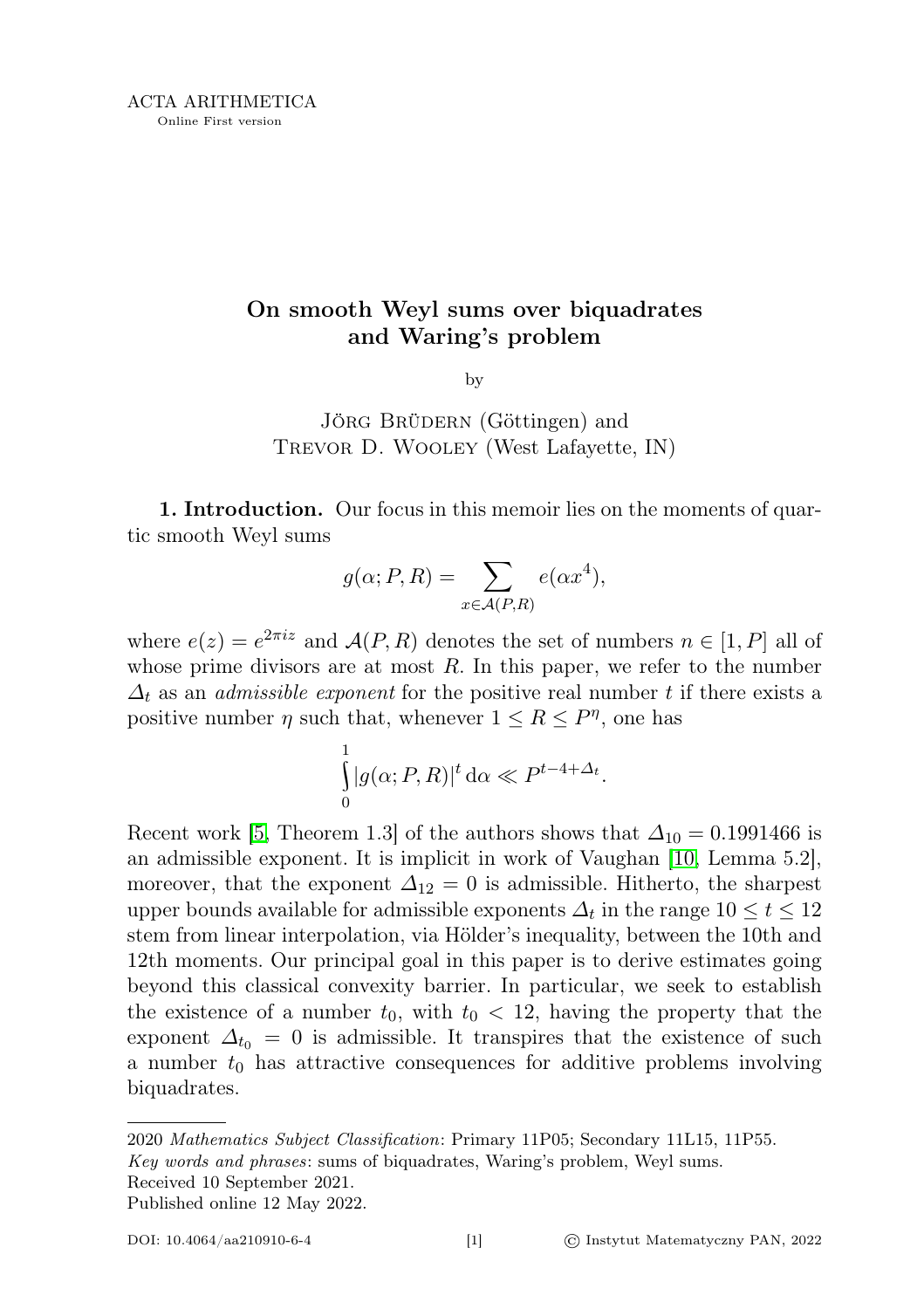A complete description of our new admissible exponents would be cumbersome to report at this stage, so we defer a full account to §§4 and 5. An indication of the kind of results available is provided in the following theorem.

<span id="page-1-0"></span>THEOREM [1](#page-1-0).1. The exponents  $\Delta_t$  presented in Table 1 are all admissible.

The exponents in Table [1](#page-1-0) are all rounded up in the final decimal place presented. A more precise determination of the number  $t_0$  to which we alluded above is given in our second theorem.

| t          | 10.00 | 11.00 | 11.50 | 11.75 | 11.96                                                                   | 12.00 |
|------------|-------|-------|-------|-------|-------------------------------------------------------------------------|-------|
| $\Delta_t$ |       |       |       |       | $0.1991466$ $0.0806719$ $0.0323341$ $0.0128731$ $0.0000000$ $0.0000000$ |       |

**Table 1.** Admissible exponents for  $10 \le t \le 12$ 

<span id="page-1-2"></span>THEOREM 1.2. Whenever  $t \ge 11.95597$ , the exponent  $\Delta_t = 0$  is admissible. Thus, there exists a positive number  $\eta$  such that, when  $1 \leq R \leq P^{\eta}$ , one has

<span id="page-1-1"></span>(1.1) 
$$
\int_{0}^{1} |g(\alpha; P, R)|^{t} d\alpha \ll P^{t-4}.
$$

The upper bound [\(1.1\)](#page-1-1) presented in Theorem [1.2](#page-1-2) is the first established in which a moment of a biquadratic smooth Weyl sum beyond the 4th but smaller than the 12th has the conjectured order of magnitude. As experts will recognise, such a mean value offers the prospect of establishing results of Waring type concerning sums of 12 or more smooth biquadrates. In this context, we shall refer to a positive integer n as being  $R\text{-}smooth$  when all of its prime divisors are no larger than R. We record the following consequence of Theorem [1.2.](#page-1-2)

<span id="page-1-3"></span>COROLLARY 1.3. There exists a positive number  $\kappa$  having the property that every sufficiently large integer n satisfying  $n \equiv r \pmod{16}$ , with  $1 \leq$  $r \leq 12$ , can be written as the sum of 12 biquadrates of  $(\log n)^{\kappa}$ -smooth integers.

Recall that for all integers m one has  $m^4 \in \{0,1\}$  (mod 16), so whenever n is the sum of 12 biquadrates, it follows that  $n \equiv r \pmod{16}$  for some integer r with  $0 \le r \le 12$ . Moreover, the integer  $31 \cdot 16^s$  ( $s \ge 0$ ) is never the sum of 12 biquadrates. The condition on  $r$  in Corollary [1.3](#page-1-3) is therefore implied by local solubility considerations.

An earlier conclusion of Harcos [\[8\]](#page-21-1) delivers a conclusion similar to that of Corollary [1.3](#page-1-3) for sums of 17 biquadrates, though with smoothness parameter  $(\log n)^{\kappa}$  replaced by  $\exp(c(\log n \log \log n)^{1/2})$  for a suitable positive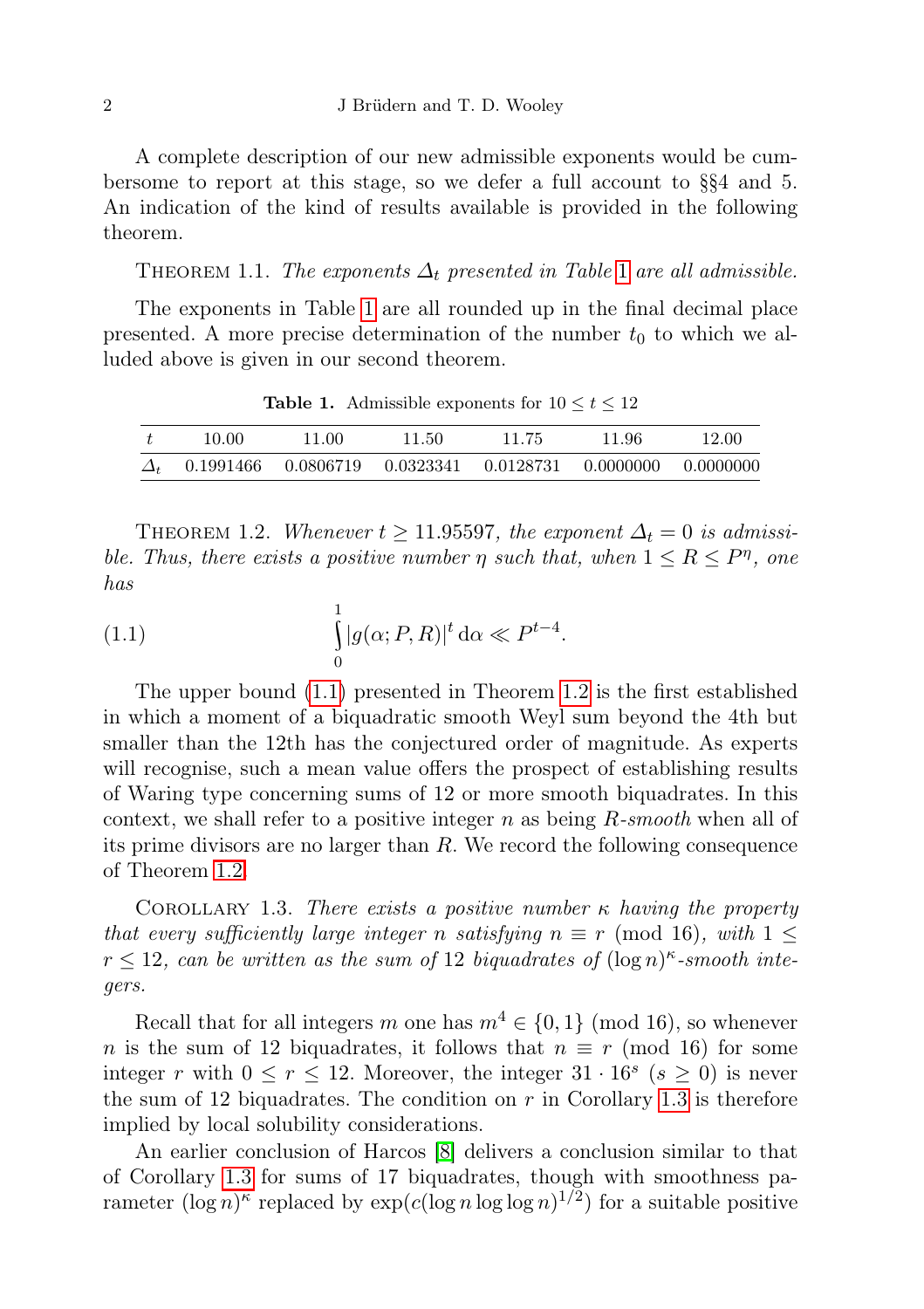constant c. By adapting the treatment of  $[3, §5]$  $[3, §5]$ , concerning Waring's problem for cubes of smooth numbers, to the present setting, it would be routine using Theorem [1.2](#page-1-2) to establish a version of Corollary [1.3](#page-1-3) for sums of 12 biquadrates of  $\exp(c(\log n \log \log n)^{1/2})$ -smooth integers. The reduction of the smoothness parameter to  $(\log n)^{\kappa}$  is made possible by recent work of Drappeau and Shao [\[7\]](#page-20-2). Once equipped with the estimate [\(1.1\)](#page-1-1), the details of the proof of Corollary [1.3](#page-1-3) are a routine, though not especially brief, modification of the argument of [\[7\]](#page-20-2). Since this is hardly the main point of the present memoir, we eschew any account of the proof of Corollary [1.3,](#page-1-3) leaving the reader to follow the pedestrian walkway already provided in [\[7\]](#page-20-2).

A second application of Theorem [1.2](#page-1-2) concerns the solubility of pairs of diagonal quartic equations of the shape

$$
a_1x_1^4 + \dots + a_s x_s^4 = 0,
$$
  

$$
b_1x_1^4 + \dots + b_s x_s^4 = 0,
$$

wherein  $a_i, b_i \in \mathbb{Z}$  are fixed with  $(a_i, b_i) \neq (0, 0)$  for  $1 \leq i \leq s$ . Suppose that  $s \geq 22$ , and that in any diagonal quartic form lying in the pencil of the two forms defining these equations, there are at least 12 variables having non-zero coefficients. The authors show in  $|6|$  that, provided this system has non-singular real and  $p$ -adic solutions for each prime number  $p$ , it has  $\mathcal{N}(P) \gg P^{s-8}$  integral solutions **x** with  $|x_i| \leq P$  ( $1 \leq i \leq s$ ). This conclusion improves on an earlier one [\[4\]](#page-20-4) of the authors in which the condition on the pencil insists that at least  $s - 7$  variables have non-zero coefficients. An important ingredient in the proof of this new result is an optimal upper bound of the shape  $(1.1)$  for some  $t < 12$ , as provided by Theorem [1.2.](#page-1-2)

We establish Theorems [1.1](#page-1-0) and [1.2](#page-1-2) by applying estimates for the mean values

<span id="page-2-0"></span>(1.2) 
$$
U_s(P,R) = \int_0^1 |g(\alpha;P,R)|^s d\alpha,
$$

with various values of  $s \in [4, 12]$ . Seminal work of Vaughan [\[10,](#page-21-0) Theorem 4.3] derives useful admissible exponents when  $s \in \{6, 8, 10\}$  and shows also, implicitly, that the exponent  $\Delta_{12}=0$  is admissible. Following some refinement in these exponents in subsequent work of Vaughan [\[11,](#page-21-2) Theorem 1.3], the second author introduced a new approach [\[13\]](#page-21-3) in which moments of fractional order can be estimated in a manner more efficient than mere application of Hölder's inequality to interpolate between admissible exponents available for even values of s. This tool was fully exploited in work [\[2,](#page-20-5) Theorem 2 and p. 393] of the authors. Despite recent progress on the 10th moment (see [\[5,](#page-20-0) Theorem 1.3]), the sharpest upper bounds hitherto available for admissible exponents  $\Delta_s$  in the range  $10 \leq s \leq 12$  stem from linear interpolation, via Hölder's inequality, between 10th and 12th moments.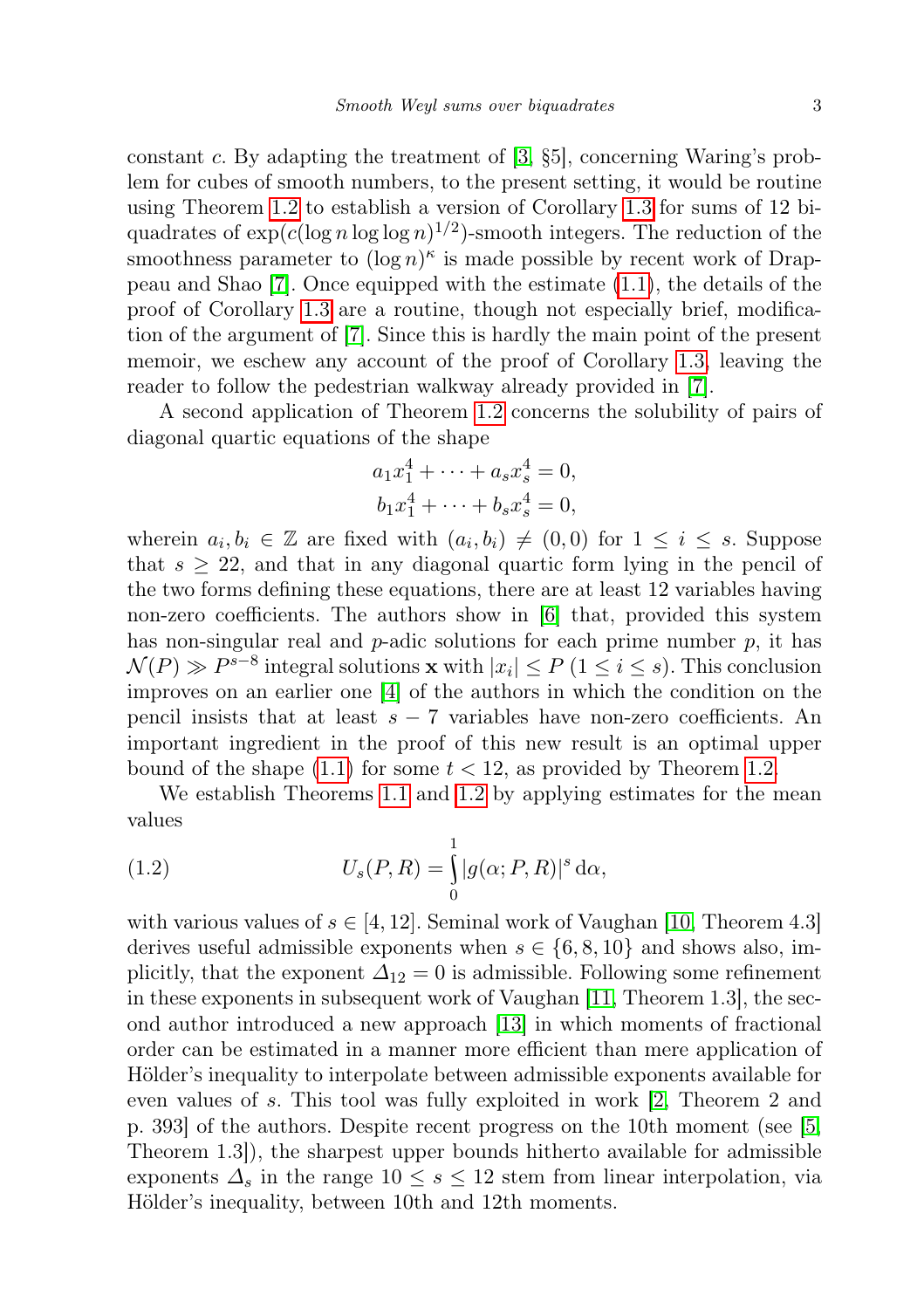A pedestrian application of the iterative method of [\[13\]](#page-21-3) would seek to break the classical convexity barrier, between 10th and 12th moments, by applying an 8th moment of an auxiliary exponential sum of the shape

<span id="page-3-0"></span>(1.3) 
$$
\widetilde{F}_1(\alpha) = \sum_{\substack{u \in \mathcal{A}(P^{\phi}R, R) \\ u > P^{\phi}}} \sum_{\substack{z_1, z_2 \in \mathcal{A}(P, R) \\ z_1 \equiv z_2 \pmod{u^4} \\ z_1 \neq z_2}} e(\alpha u^{-4}(z_1^4 - z_2^4)).
$$

Here, the parameter  $\phi$  is chosen appropriately in the range  $0 \leq \phi \leq 1/4$ . It transpires that this approach bounds the mean value  $U_s(P, R)$  defined in [\(1.2\)](#page-2-0) in terms of corresponding bounds for  $U_{s-2}(P, R)$  and  $U_t(P, R)$ , wherein t is a parameter to be chosen with  $\frac{8}{7}(s-2) \leq t \leq \frac{4}{3}$  $\frac{4}{3}(s-2)$ . This, it turns out, is too inefficient to be useful. What makes the exponential sum awkward to handle is the constraint that  $z_1$  and  $z_2$  both be smooth. Drawing inspiration from an argument presented in [\[14,](#page-21-4) §§1, 3], in this paper we estimate the auxiliary integral

$$
\int_{0}^{1} \widetilde{F}_1(\alpha)|g(\alpha; P^{1-\phi}, R)|^{s-2} d\alpha
$$

in terms of the mediating mean value

(1.4) 
$$
\int_{0}^{\overline{\mathbf{r}}} |\widetilde{F}_1(\alpha)|^2 g(\alpha; P^{1-\phi}, R)^8 |\, d\alpha.
$$

<span id="page-3-1"></span>1

By orthogonality, this mean value counts the number of solutions of an underlying Diophantine equation. This observation permits us the expedient step of discarding the constraint that  $z_1$  and  $z_2$  be smooth in the exponential sum  $F_1(\alpha)$  defined in [\(1.3\)](#page-3-0), and in this way a useful bound may be derived. One may then introduce the array of tools developed by previous scholars to handle classical analogues of  $F_1(\alpha)$ .

The approach outlined above succeeds in bounding  $U_s(P, R)$  in terms of  $U_t(P, R)$  and the mean value [\(1.4\)](#page-3-1), with  $t = 2s - 12$ . Since  $F_1(\alpha)$  may be thought of roughly as having the weight of two smooth Weyl sums, the mean value [\(1.4\)](#page-3-1) behaves approximately as a 12th moment. Yet, with the smoothness constraint discarded, we are able to obtain an optimal upper bound for this mean value. It is the latter that permits our efficient application of ideas from the machinery associated with breaking classical convexity. A careful analysis of these ideas would show, in fact, that admissible exponents  $\Delta_{12-u}$ exist satisfying  $\Delta_{12-u} \ll u^{\beta}$ , for small values of u, wherein

$$
\beta > \frac{\log(38/15)}{\log 2} = 1.341\ldots
$$

Since the approach of  $\Delta_{12-u}$  towards 0 as  $u \to 0$  is more rapid than linear decay, we may apply a Weyl-type estimate to establish the existence of a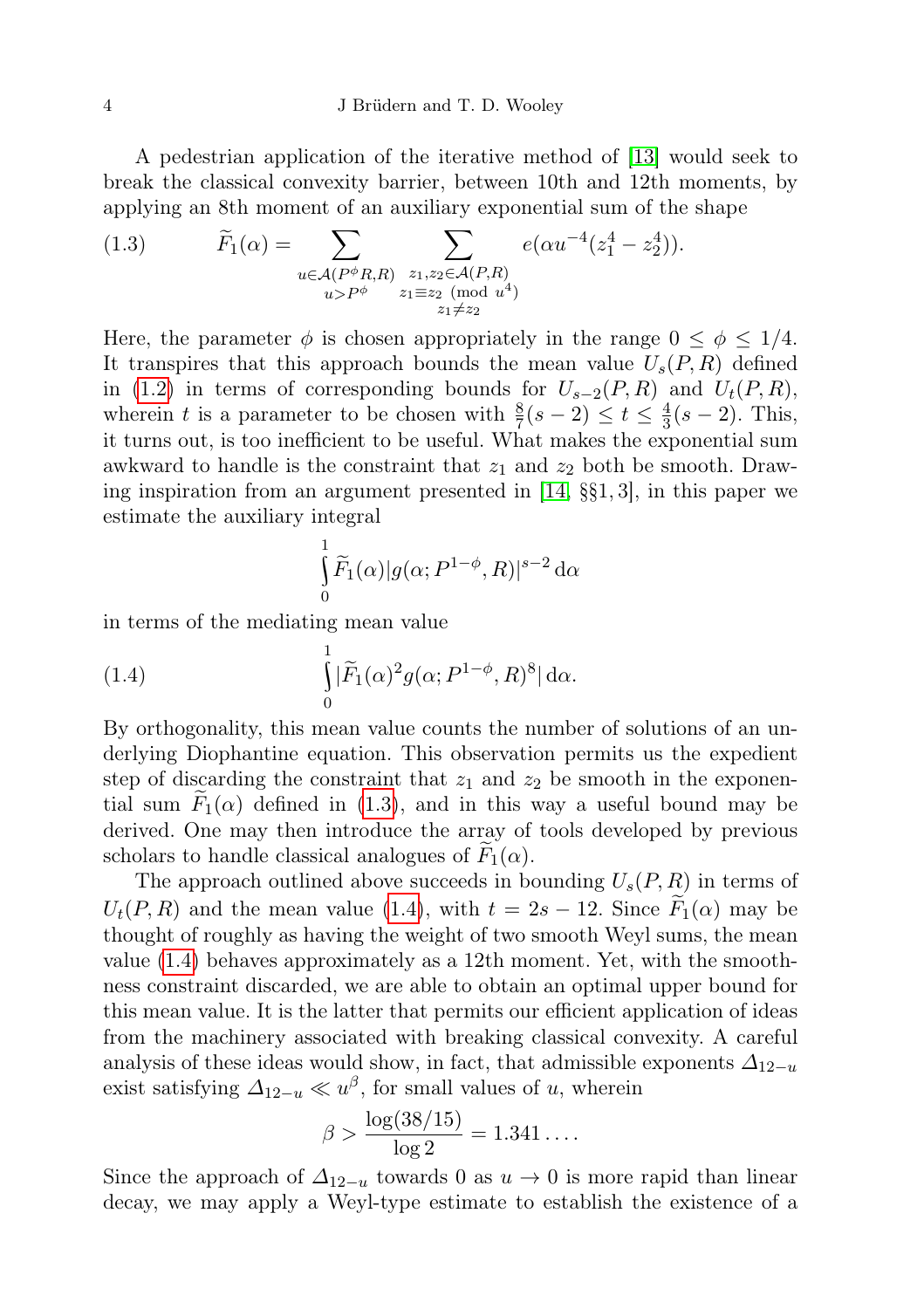positive number  $u_0$  for which  $\Delta_{12-u_0}=0$  is admissible. Appeal to the Keil– Zhao device, just as in [\[14,](#page-21-4) §6], delivers the sharpest conclusions presently available concerning upper bounds for permissible values of  $u_0$ .

This memoir is organised as follows. We begin in §2 by deriving the auxiliary mean value estimate associated with  $(1.4)$ . Then, in §3, we employ this mean value within the infrastructure permeating the theory of breaking convexity so as to derive the mean value estimates required in deriving new admissible exponents. The iterative relations delivering these new exponents are derived in §4, and numerical values follow. These results establish all of the admissible exponents asserted in Theorem [1.1](#page-1-0) save for the claim that  $\Delta_{11.96}$  = 0. In §5 we discuss the Keil–Zhao device and its implications for mean values of biquadratic smooth Weyl sums. The final assertion of Theorem [1.1](#page-1-0) follows, as does its more precise analogue recorded in Theorem [1.2.](#page-1-2)

In this paper, we adopt the convention that whenever  $\varepsilon$ , P or R appear in a statement, either implicitly or explicitly, then for each  $\varepsilon > 0$ , there exists a positive number  $\eta = \eta(\varepsilon)$  such that the statement holds whenever  $R \leq P^{\eta}$  and P is sufficiently large in terms of  $\varepsilon$  and  $\eta$ . Implicit constants in Vinogradov's notation  $\ll$  and  $\gg$  will depend at most on  $\varepsilon$  and  $\eta$ . Since our iterative methods involve only a finite number of statements (depending at most on  $\varepsilon$ ), there is no danger of losing control of implicit constants. Finally, we write  $\|\theta\| = \min_{y \in \mathbb{Z}} |\theta - y|$ .

2. The auxiliary mean value estimate. We begin by recalling some upper bounds on admissible exponents.

<span id="page-4-0"></span>Lemma 2.1. The exponents

$$
\Delta_8 = 0.594193
$$
,  $\Delta_{10} = 0.1991466$ ,  $\Delta_{12} = 0$ 

are admissible.

*Proof.* The conclusion concerning  $\Delta_8$  follows from [\[2,](#page-20-5) Theorem 2] and the discussion surrounding the table of exponents on [\[2,](#page-20-5) p. 393]. The assertion concerning  $\Delta_{10}$  is established in [\[5,](#page-20-0) Theorem 1.3]. Finally, the validity of the admissible exponent  $\Delta_{12} = 0$  is a consequence of [\[10,](#page-21-0) Lemma 5.2]. ■

In advance of the introduction of the mean value estimate central to our subsequent deliberations, we must introduce some notation. Let  $\phi$  be a real number with  $0 \leq \phi \leq 1/4$ , and write

(2.1) 
$$
M = P^{\phi}
$$
,  $H = PM^{-4}$  and  $Q = PM^{-1}$ .

We define the difference polynomial

<span id="page-4-1"></span>
$$
\Psi(z, h, m) = m^{-4}((z + hm^4)^4 - (z - hm^4)^4) = 8hz(z^2 + h^2m^8),
$$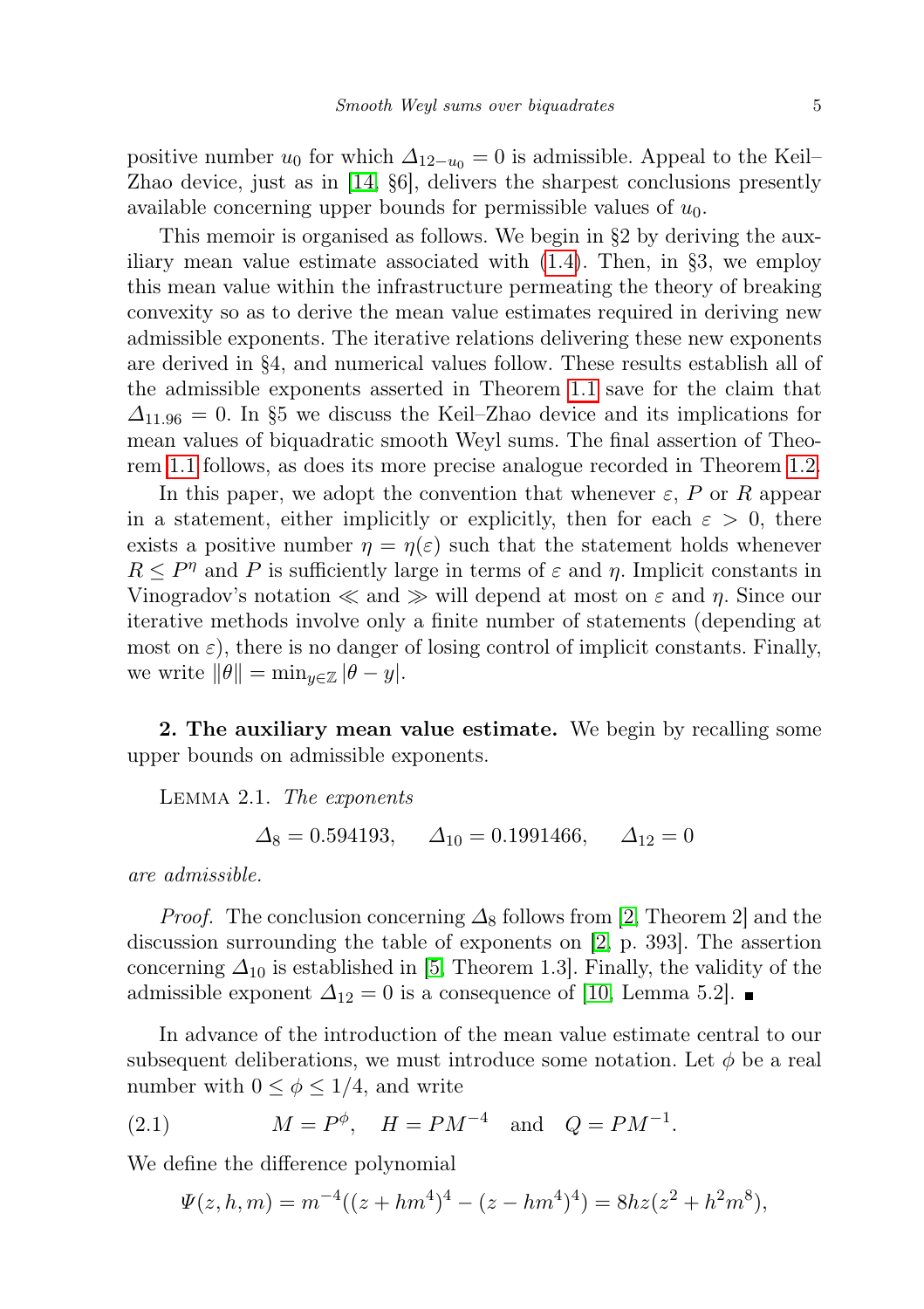and then introduce the exponential sum having argument  $\Psi(z, h, m)$ , namely

<span id="page-5-5"></span>(2.2) 
$$
F_1(\alpha) = \sum_{1 \le h \le H} \sum_{M < m \le MR} \sum_{1 \le z \le 2P} e(8\alpha h z (z^2 + h^2 m^8)).
$$

It is convenient to work with the exponential sum  $g_{\flat}(\alpha) = g(\alpha; 2Q, R)$ .

The remainder of this section is devoted to the estimation of the auxiliary mean value

(2.3) 
$$
T = \int_{0}^{1} |F_1(\alpha)^2 g_b(\alpha)^8| d\alpha.
$$

<span id="page-5-4"></span>Lemma 2.2. One has

<span id="page-5-0"></span>
$$
T \ll P^{\varepsilon} (PHM)^2 Q^4 (1 + (PM^{-6})^{1/10}).
$$

Proof. We follow closely certain aspects of the argument of the proof of [\[5,](#page-20-0) Lemma 2.4] associated with the corresponding analysis therein of the mean value defined by [\[5,](#page-20-0) equation (2.2)]. In this way, writing  $\mathcal{B}(l)$  for the set of all integers z with  $1 \le z \pm l \le 4P$  and  $z \equiv l \pmod{2}$ , we find by applying Cauchy's inequality that

(2.4) 
$$
|F_1(\alpha)|^2 \ll P^{1+\varepsilon} H^2 M^2 + P^{\varepsilon} H M (D(\alpha) E(\alpha))^{1/2},
$$

in which

<span id="page-5-1"></span>
$$
D(\alpha) = \sum_{1 \le h \le H} \sum_{1 \le l \le 2P} \left| \sum_{z \in \mathcal{B}(l)} e(6\alpha h l z^2) \right|^2,
$$
  

$$
E(\alpha) = \sum_{1 \le h \le H} \sum_{1 \le l \le 2P} \left| \sum_{M < m \le MR} e(8\alpha l h^3 m^8) \right|^2.
$$

The trivial estimate  $E(\alpha) \ll PH(MR)^2$  combines with [\(2.3\)](#page-5-0) and [\(2.4\)](#page-5-1) to give

<span id="page-5-2"></span>(2.5) 
$$
T \ll P^{1+\epsilon} H^2 M^2 T_1 + P^{\epsilon} (P H^3 M^4)^{1/2} T_2,
$$

where

<span id="page-5-3"></span>(2.6) 
$$
T_1 = \int_0^1 |g_b(\alpha)|^8 d\alpha \text{ and } T_2 = \int_0^1 D(\alpha)^{1/2} |g_b(\alpha)|^8 d\alpha.
$$

We estimate  $T_2$  via the Hardy–Littlewood method. Given integers a and q with  $0 \le a \le q \le P$  and  $(a, q) = 1$ , let  $\mathfrak{P}(q, a)$  denote the set of all  $\alpha \in [0, 1)$ with  $|q\alpha - a| \leq PQ^{-4}$ , and let  $\mathfrak P$  denote the union of these intervals. Note that this union is disjoint. Define the function  $\Phi : [0, 1) \to [0, 1]$  by putting

$$
\Phi(\alpha) = (q + Q^4 | q\alpha - a|)^{-1}
$$

when  $\alpha \in \mathfrak{P}(q, a) \subseteq \mathfrak{P}$ , and put  $\Phi(\alpha) = 0$  when  $\alpha \notin \mathfrak{P}$ . Having introduced essentially the same notation here as that employed in the proof of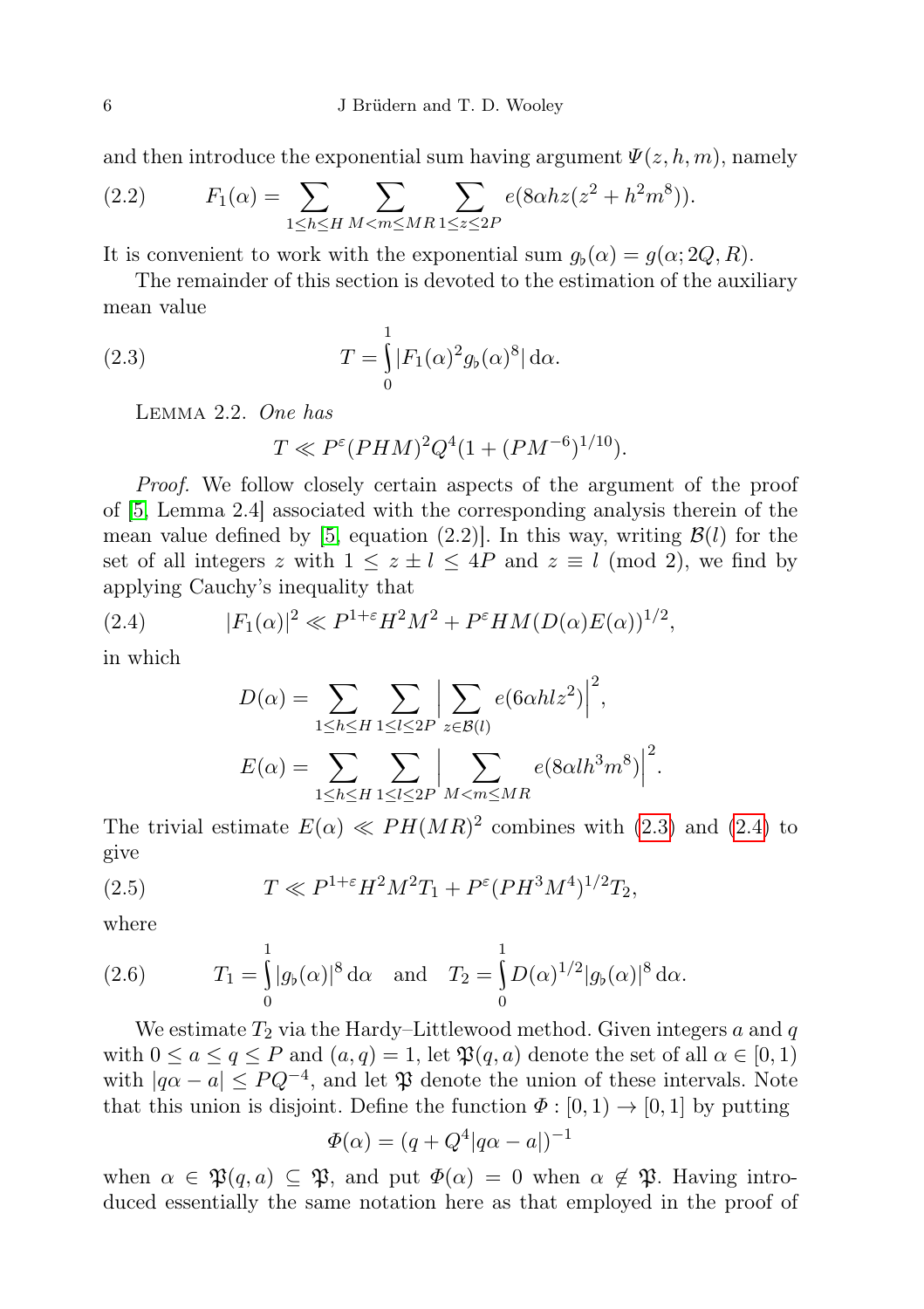[\[5,](#page-20-0) Lemma 2.4], we find that when  $\alpha \in [0,1)$ , the proof of [\[10,](#page-21-0) Lemma 3.1] shows that

$$
D(\alpha) \ll P^{2+\varepsilon}H + P^{3+\varepsilon}H\Phi(\alpha).
$$

Write

$$
T_3 = \int_{\mathfrak{P}} \Phi(\alpha)^{1/2} |g_{\flat}(\alpha)|^8 d\alpha.
$$

Then we deduce from [\(2.5\)](#page-5-2) and [\(2.6\)](#page-5-3) that

<span id="page-6-1"></span>(2.7) 
$$
T \ll P^{1+\epsilon} H^2 M^2 T_1 + P^{\epsilon} (P^3 H^4 M^4)^{1/2} T_1 + P^{\epsilon} (P^4 H^4 M^4)^{1/2} T_3
$$

$$
\ll P^{3/2+\epsilon} H^2 M^2 T_1 + P^{2+\epsilon} H^2 M^2 T_3.
$$

We see from Lemma [2.1](#page-4-0) that there is an admissible exponent  $\Delta_8$  smaller than 3/5, and thus  $T_1 \ll Q^{23/5}$ . Consequently, it follows from [\(2.1\)](#page-4-1) that  $(2.8)$  $e^{-1/2}T_1 \ll P^{-1/2}Q^{23/5} = Q^4(PM^{-6})^{1/10}.$ 

Meanwhile, an application of Schwarz's inequality reveals that

<span id="page-6-0"></span>
$$
T_3 \leq \left(\int\limits_{\mathfrak{P}} \varPhi(\alpha)|g_\flat(\alpha)|^4 \,\mathrm{d}\alpha\right)^{1/2} \left(\int\limits_0^1 |g_\flat(\alpha)|^{12} \,\mathrm{d}\alpha\right)^{1/2}.
$$

It follows from [\[1,](#page-20-6) Lemma 2] that

$$
\int_{\mathfrak{P}} \Phi(\alpha)|g_{\flat}(\alpha)|^4 d\alpha \ll Q^{\varepsilon-4} (PQ^2 + Q^4) \ll Q^{\varepsilon}.
$$

On the other hand, by Lemma [2.1](#page-4-0) we have

$$
\int_{0}^{1} |g_{\flat}(\alpha)|^{12} d\alpha \ll Q^{8}.
$$

We thus conclude that

$$
T_3 \ll (Q^{\varepsilon})^{1/2} (Q^8)^{1/2} \ll Q^{4+\varepsilon}.
$$

On substituting this estimate together with [\(2.8\)](#page-6-0) into [\(2.7\)](#page-6-1), we infer that

$$
T \ll P^{\varepsilon} (PHM)^{2} Q^{4} (PM^{-6})^{1/10} + P^{\varepsilon} (PHM)^{2} Q^{4}.
$$

This completes the proof of Lemma [2.2.](#page-5-4)  $\blacksquare$ 

3. Mean values associated with breaking convexity. The auxiliary mean value  $T$  defined in  $(2.3)$  captures the essentials of what is needed in our application of the second author's work [\[13\]](#page-21-3) on breaking convexity, but not the details. We must therefore expend further effort in order that the intricacies of our full argument be accommodated. We begin with some additional notation. We define the modified set of smooth numbers  $\mathcal{B}(L, \pi, R)$ for prime numbers  $\pi$  by putting

$$
\mathcal{B}(L,\pi,R) = \{ n \in \mathcal{A}(L\pi,R) : n > L, \pi | n, \text{ and } \pi' | n \text{ implies that } \pi' \geq \pi \}.
$$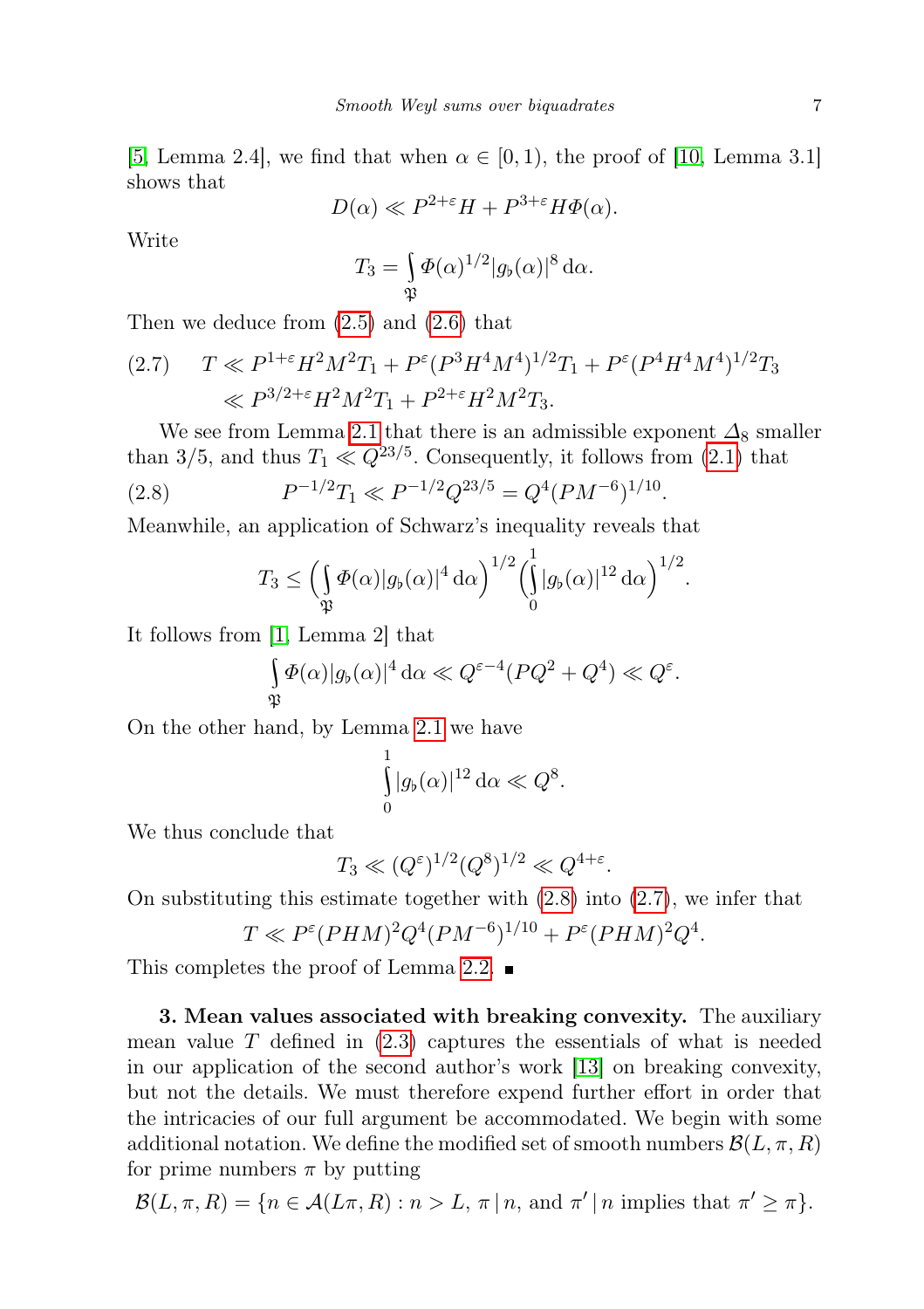In this definition we use  $\pi'$  to denote a prime number. We note that this definition corrects the analogous definition in the preamble to [\[14,](#page-21-4) (3.1)]. Recalling the notation [\(2.1\)](#page-4-1), we put

<span id="page-7-3"></span>
$$
(3.1) \quad \widetilde{F}_{d,e}(\alpha; \pi) = \sum_{\substack{u \in \mathcal{B}(M/d, \pi, R) \\ (x, u) = (y, u) = 1 \\ x \equiv y \pmod{u^4} \\ y < x}} e(\alpha u^{-4}(x^4 - y^4)),
$$

<span id="page-7-4"></span>(3.2) 
$$
F_{d,e}(\alpha) = \sum_{1 \le z \le 2P/(de)} \sum_{1 \le h \le Hd^3/e} \sum_{M/d < u \le MR/d} e(8\alpha h z (z^2 + h^2 u^8))
$$

and

<span id="page-7-0"></span>(3.3) 
$$
\widetilde{f}(\alpha; P, M, R) = \max_{m > M} \Big| \sum_{x \in \mathcal{A}(P/m, R)} e(\alpha x^4) \Big|.
$$

We note that  $F_{d,e}(\alpha) = 0$  when  $e > H d^3$ . Finally, we put

<span id="page-7-1"></span>(3.4) 
$$
\mathcal{T}_{d,e,\pi}(P,R;\phi) = \int_{0}^{1} |\widetilde{F}_{d,e}(\alpha;\pi)^2 \widetilde{f}(\alpha;P/(de),M/d,\pi)^8| d\alpha.
$$

Our initial step is to bound  $\mathcal{T}_{d,e,\pi}(P,R;\phi)$  in terms of a similar mean value in which  $F_{d,e}(\alpha)$  is substituted for  $F_{d,e}(\alpha; \pi)$ .

<span id="page-7-5"></span>LEMMA 3.1. When  $\pi \leq R$ , one has

$$
\varUpsilon_{d,e,\pi}(P,R;\phi) \ll P^{\varepsilon} \int_{0}^{1} |F_{d,e}(\alpha)|^{2} g(\alpha; 2Q/e, R)^{8} d\alpha.
$$

Proof. As in a similar treatment offered during the proof of [\[14,](#page-21-4) Lemma 3.1, the maximal property of the sum  $\tilde{f}(\alpha; P/(de), M/d, \pi)$  is readily eliminated by application of a standard argument employing the Dirichlet kernel. Define

$$
\mathcal{D}_K(\theta) = \sum_{|m| \le K^4} e(m\theta) \quad \text{and} \quad \mathcal{D}_K^*(\theta) = \min\left\{2K^4 + 1, \|\theta\|^{-1}\right\}.
$$

Then for  $K \geq 1$  one has the familiar estimate

(3.5) 
$$
\int_{0}^{1} \mathcal{D}_{K}^{*}(\theta) d\theta \ll \log(2K).
$$

Recalling [\(2.1\)](#page-4-1) once more, we see that whenever  $m > M$ , one has

<span id="page-7-2"></span>
$$
\sum_{x \in \mathcal{A}(P/m,R)} e(\alpha x^4) = \int_0^1 g(\alpha + \theta; Q, R) \mathcal{D}_{P/m}(\theta) d\theta.
$$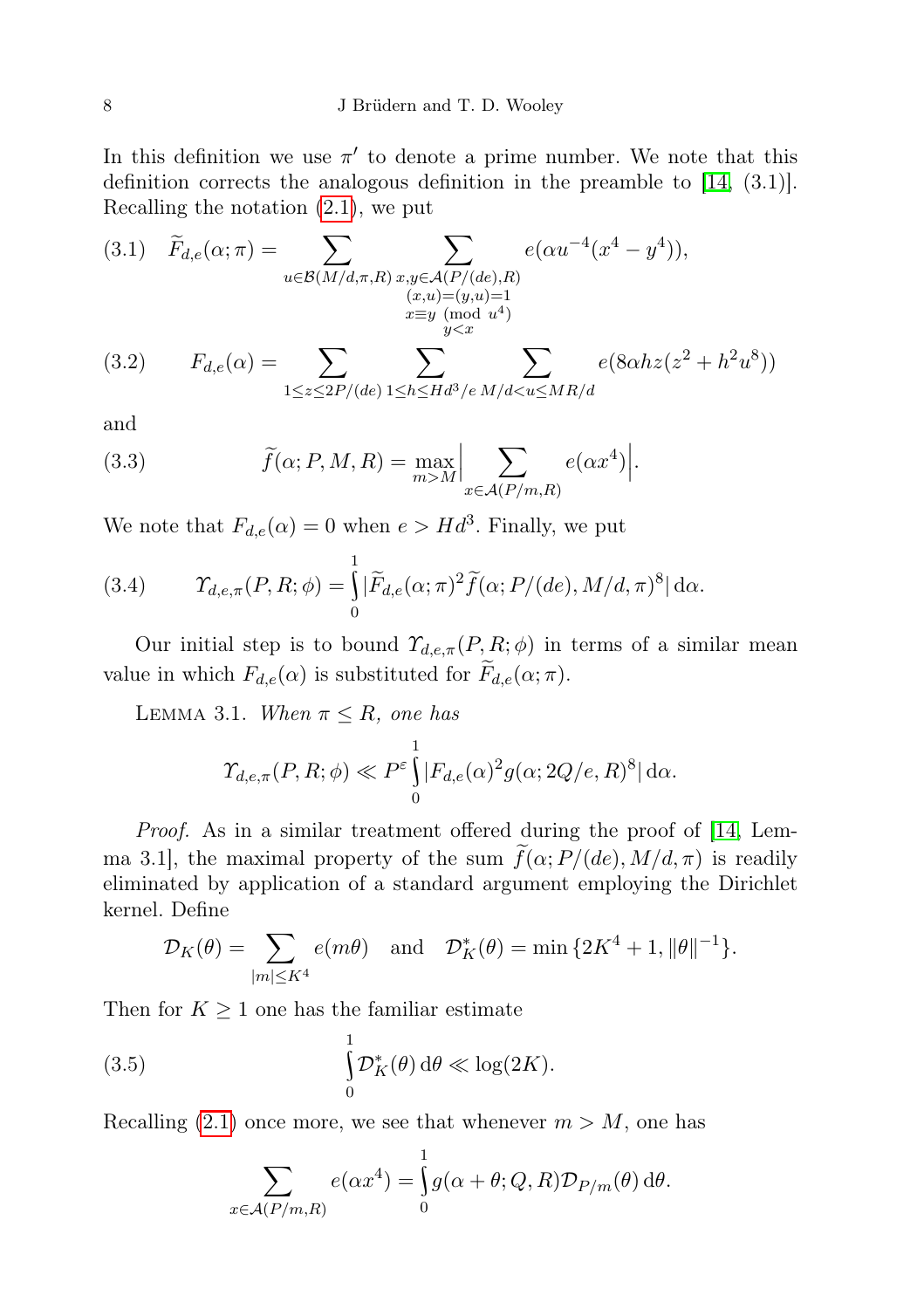When  $m > M$ , we have  $\mathcal{D}_{P/m}(\theta) \ll \mathcal{D}_{P/m}^*(\theta) \leq \mathcal{D}_{Q}^*(\theta)$ , and so it follows from [\(3.3\)](#page-7-0) that

(3.6) 
$$
\widetilde{f}(\alpha; P/(de), M/d, \pi) \ll \int_{0}^{1} |g(\alpha + \theta; Q/e, \pi)| \mathcal{D}_{Q}^{*}(\theta) d\theta.
$$

<span id="page-8-0"></span>We substitute eight copies of [\(3.6\)](#page-8-0) into [\(3.4\)](#page-7-1), deducing that

$$
\varUpsilon_{d,e,\pi}(P,R;\phi) \ll \int_{0}^{1} \int_{[0,1)^8} |\widetilde{F}_{d,e}(\alpha;\pi)|^2 \left(\prod_{i=1}^8 |g(\alpha+\theta_i;Q/e,\pi)| \mathcal{D}_Q^*(\theta_i)\right) d\theta d\alpha.
$$

We next put

<span id="page-8-1"></span>(3.7) 
$$
\Xi_{d,e,\pi}(\theta) = \int_{0}^{1} |\widetilde{F}_{d,e}(\alpha;\pi)^2 g(\alpha+\theta;Q/e,\pi)^8| d\alpha.
$$

Then by applying the elementary bound  $|z_1 \cdots z_8| \leq |z_1|^8 + \cdots + |z_8|^8$ , and invoking symmetry, we discern via [\(3.5\)](#page-7-2) that

<span id="page-8-3"></span>(3.8) 
$$
\mathcal{T}_{d,e,\pi}(P,R;\phi) \ll \left(\int_{0}^{1} \Xi_{d,e,\pi}(\theta_1) \mathcal{D}_{Q}^{*}(\theta_1) d\theta_1\right) \prod_{i=2}^{8} \int_{0}^{1} \mathcal{D}_{Q}^{*}(\theta_i) d\theta_i
$$

$$
\ll Q^{\varepsilon} \int_{0}^{1} \Xi_{d,e,\pi}(\theta) \mathcal{D}_{Q}^{*}(\theta) d\theta.
$$

<span id="page-8-2"></span>We relate  $\Xi_{d,e,\pi}(\theta)$  to the number of integral solutions of the equation

(3.9) 
$$
u_1^{-4}(x_1^4 - y_1^4) - u_2^{-4}(x_2^4 - y_2^4) = \sum_{j=1}^4 (w_{2j-1}^4 - w_{2j}^4),
$$

wherein, for  $i = 1$  and 2, one has the constraints

$$
u_i \in \mathcal{B}(M/d, \pi, R), \quad x_i, y_i \in \mathcal{A}(P/(de), R),
$$
  

$$
(x_i, u_i) = (y_i, u_i) = 1, \quad x_i \equiv y_i \pmod{u_i^4}, \quad y_i < x_i,
$$

and in addition  $w_j \in \mathcal{A}(Q/e, \pi)$  (1  $\leq j \leq 8$ ). Indeed, by orthogonality, it follows from [\(3.1\)](#page-7-3) and [\(3.7\)](#page-8-1) that  $\mathcal{Z}_{d,e,\pi}(\theta)$  counts the number of these solutions, with each solution counted with weight

$$
e\Bigl( -\theta \sum_{j=1}^4 (w_{2j-1}^4-w_{2j}^4)\Bigr).
$$

Since this weight is unimodular, we find that  $|\Xi_{de,\pi}(\theta)|$  is bounded above by the corresponding unweighted count of solutions, and hence by the number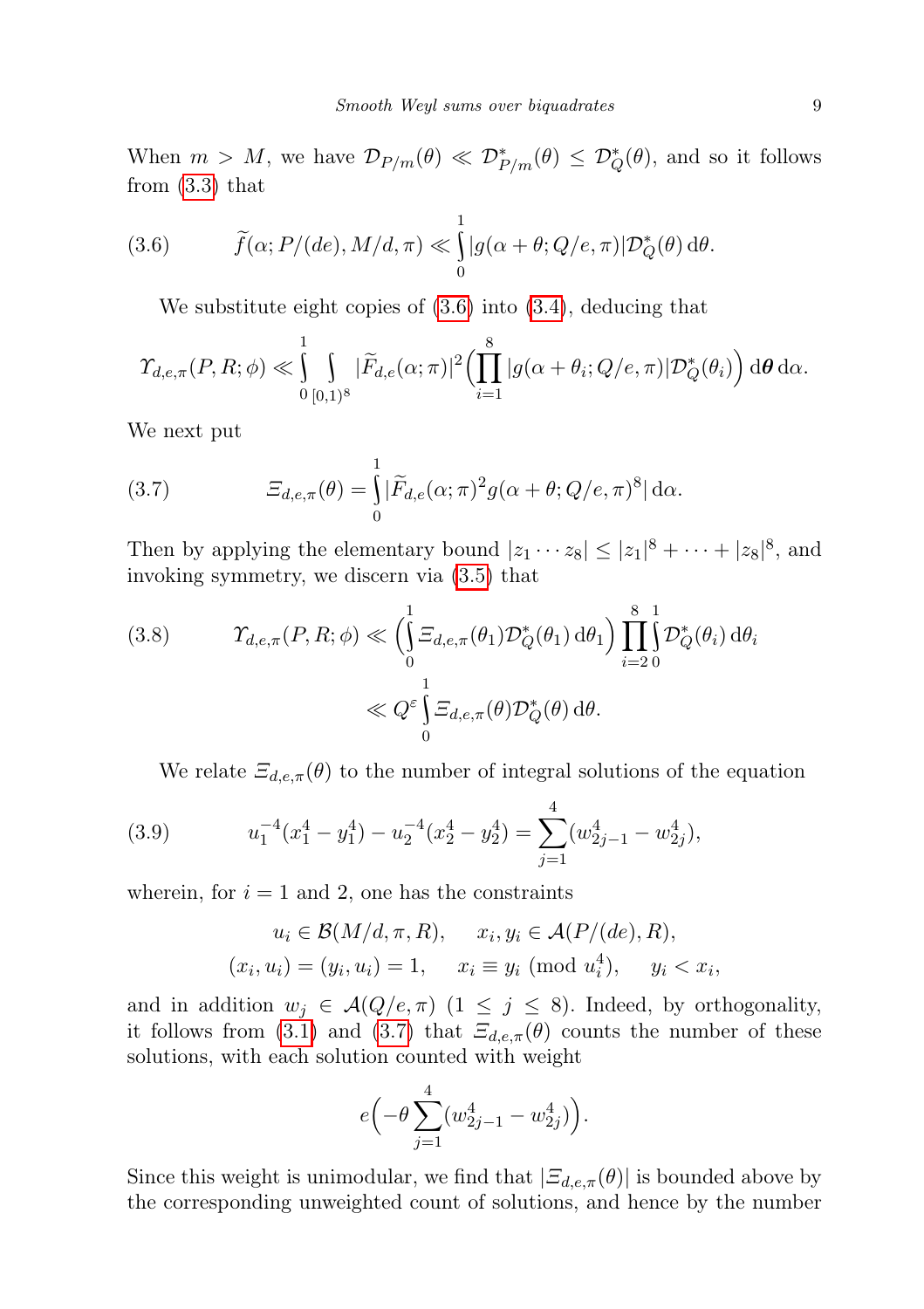of integral solutions of the equation [\(3.9\)](#page-8-2) with the constraints, for  $i = 1$ and 2,

 $M/d < u_i \le MR/d, \quad 1 \le y_i < x_i \le P/(de), \quad x_i \equiv y_i \pmod{u_i^4},$ and in addition  $w_j \in \mathcal{A}(Q/e, R)$   $(1 \leq j \leq 8)$ .

Next we substitute  $z_i = x_i + y_i$  and  $h_i = (x_i - y_i)u_i^{-4}$   $(i = 1, 2)$ . Then we see from the conditions on  $x_i$  and  $y_i$  that  $1 \leq h_i \leq (P/(de))(M/d)^{-4}$  $(i = 1, 2)$ . Moreover, one has

$$
2x_i = z_i + h_i u_i^4
$$
 and  $2y_i = z_i - h_i u_i^4$   $(i = 1, 2).$ 

Then since

$$
u^{-4}((z+hu^4)^4-(z-hu^4)^4)=8hz(z^2+h^2u^8),
$$

we deduce via [\(2.1\)](#page-4-1) that  $|\Xi_{d,e,\pi}(\theta)|$  is bounded above by the number of integral solutions of the equation

$$
8h_1z_1(z_1^2 + h_1^2u_1^8) - 8h_2z_2(z_2^2 + h_2^2u_2^8) = \sum_{j=1}^4 (w_{2j-1}^4 - w_{2j}^4),
$$

in which, for  $i = 1$  and 2, one has

 $M/d < u_i \le MR/d, \quad 1 \le z_i \le 2P/(de), \quad 1 \le h_i \le Hd^3/e,$ and in addition  $w_j \in \mathcal{A}(2Q/e, R)$   $(1 \leq j \leq 8)$ .

We may now recall [\(3.2\)](#page-7-4) and invoke orthogonality to obtain the upper bound

$$
|\Xi_{d,e,\pi}(\theta)| \leq \int_{0}^{1} |F_{d,e}(\alpha)|^{2} g(\alpha; 2Q/e, R)^{8} d\alpha.
$$

By substituting this upper bound into  $(3.8)$  and recalling  $(3.5)$ , we thus conclude that

$$
\begin{split} \varUpsilon_{d,e,\pi}(P,R;\phi) &\ll Q^{\varepsilon} \Big( \int_{0}^{1} \mathcal{D}_{Q}^{*}(\theta) \, \mathrm{d}\theta \Big) \int_{0}^{1} |F_{d,e}(\alpha)^{2} g(\alpha; 2Q/e, R)^{8}| \, \mathrm{d}\alpha \\ &\ll Q^{2\varepsilon} \int_{0}^{1} |F_{d,e}(\alpha)^{2} g(\alpha; 2Q/e, R)^{8}| \, \mathrm{d}\alpha. \end{split}
$$

This completes the proof of Lemma [3.1.](#page-7-5)  $\blacksquare$ 

By applying Lemma [3.1,](#page-7-5) we relate  $\Upsilon_{d,e,\pi}(P,R;\phi)$  to the mean value T defined in [\(2.3\)](#page-5-0), and bounded in Lemma [2.2.](#page-5-4)

<span id="page-9-0"></span>Lemma 3.2. Suppose that

$$
\pi \le R, \quad 1 \le d \le M, \quad 1 \le e \le \min\{Q, Hd^3\}, \quad 1/6 \le \phi \le 1/4.
$$
  
Then  

$$
\gamma_{d,e,\pi}(P,R;\phi) \ll P^{\varepsilon}(PHM)^2 Q^4 d^{5/2} e^{-8}.
$$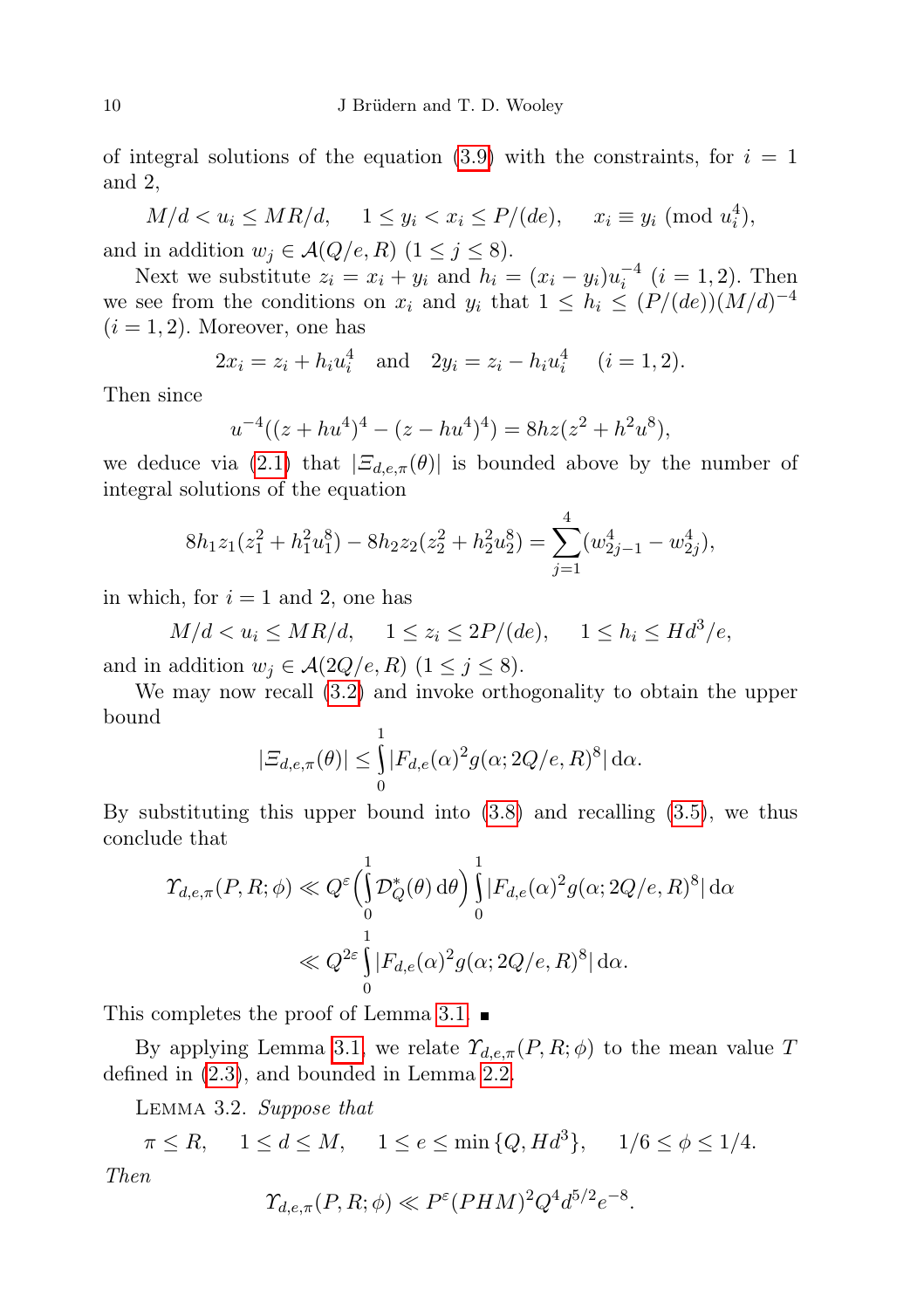*Proof.* On recalling (2.2) and (3.2), we find from Lemma 2.2 that\n
$$
\int_{0}^{1} |F_{1,1}(\alpha)^{2} g(\alpha; 2Q, R)^{8}| d\alpha \ll P^{\epsilon} (PHM)^{2} Q^{4} (1 + (PM^{-6})^{1/10}).
$$

We apply this estimate with  $P/(de)$  in place of P, and with  $M/d$  in place of M. In alignment with [\(2.1\)](#page-4-1), we then also have  $Hd^3/e$  in place of H, and  $Q/e$  in place of Q. The hypotheses of the lemma concerning e and  $\phi$  ensure that

$$
(M/d)^4 (P/(de))^{-1} = e/(Hd^3) \le 1,
$$

whence  $(M/d)^4 \le P/(de)$ , as well as

$$
(P/(de))(M/d)^{-6} = (PM^{-6})d^5e^{-1} \le d^5.
$$

Hence we obtain the bound

$$
\int_{0}^{1} |F_{d,e}(\alpha)^2 g(\alpha; 2Q/e, R)^8| d\alpha \ll P^{\varepsilon} \left(\frac{P}{de} \cdot \frac{Hd^3}{e} \cdot \frac{M}{d}\right)^2 \left(\frac{Q}{e}\right)^4 (1 + (d^5)^{1/10}).
$$

This bound applied in concert with Lemma [3.1](#page-7-5) delivers the conclusion of the lemma. **■** 

<span id="page-10-0"></span>Finally, we recall an estimate for the mean value

(3.10) 
$$
\widetilde{U}_s(P,M,R) = \int_0^1 \widetilde{f}(\alpha;P,M,R)^s d\alpha.
$$

<span id="page-10-2"></span>LEMMA 3.3. Suppose that  $s > 1$  and that  $\Delta_s$  is an admissible exponent. Then whenever  $P > M$  and  $R > 2$ , one has  $\widetilde{U}_s(P, M, R) \ll_s (P/M)^{s-4+\Delta_s+\varepsilon}$ .

Proof. This is immediate from [\[13,](#page-21-3) Lemma 3.2], on noting the definition of an admissible exponent  $\Delta_s$  used within this paper. ■

4. New admissible exponents for  $s > 10$ . The mean value estimates of §§2 and 3 may be converted into admissible exponents by utilising the machinery of [\[13,](#page-21-3) §§2–4]. In this context, we write

<span id="page-10-1"></span>(4.1) 
$$
\Omega_{d,e,\pi}(P,R;\phi) = \int_{0}^{1} |\widetilde{F}_{d,e}(\alpha;\pi)\widetilde{f}(\alpha;P/(de),M/d,\pi)^{s-2}| d\alpha,
$$

and then define

<span id="page-10-3"></span>(4.2) 
$$
\mathcal{U}_s(P,R) = \sum_{1 \le d \le D} \sum_{\pi \le R} \sum_{1 \le e \le Q} d^{2-s/2} e^{s/2-1} \Omega_{d,e,\pi}(P,R;\phi).
$$

The key lemma for our present deliberations is the following.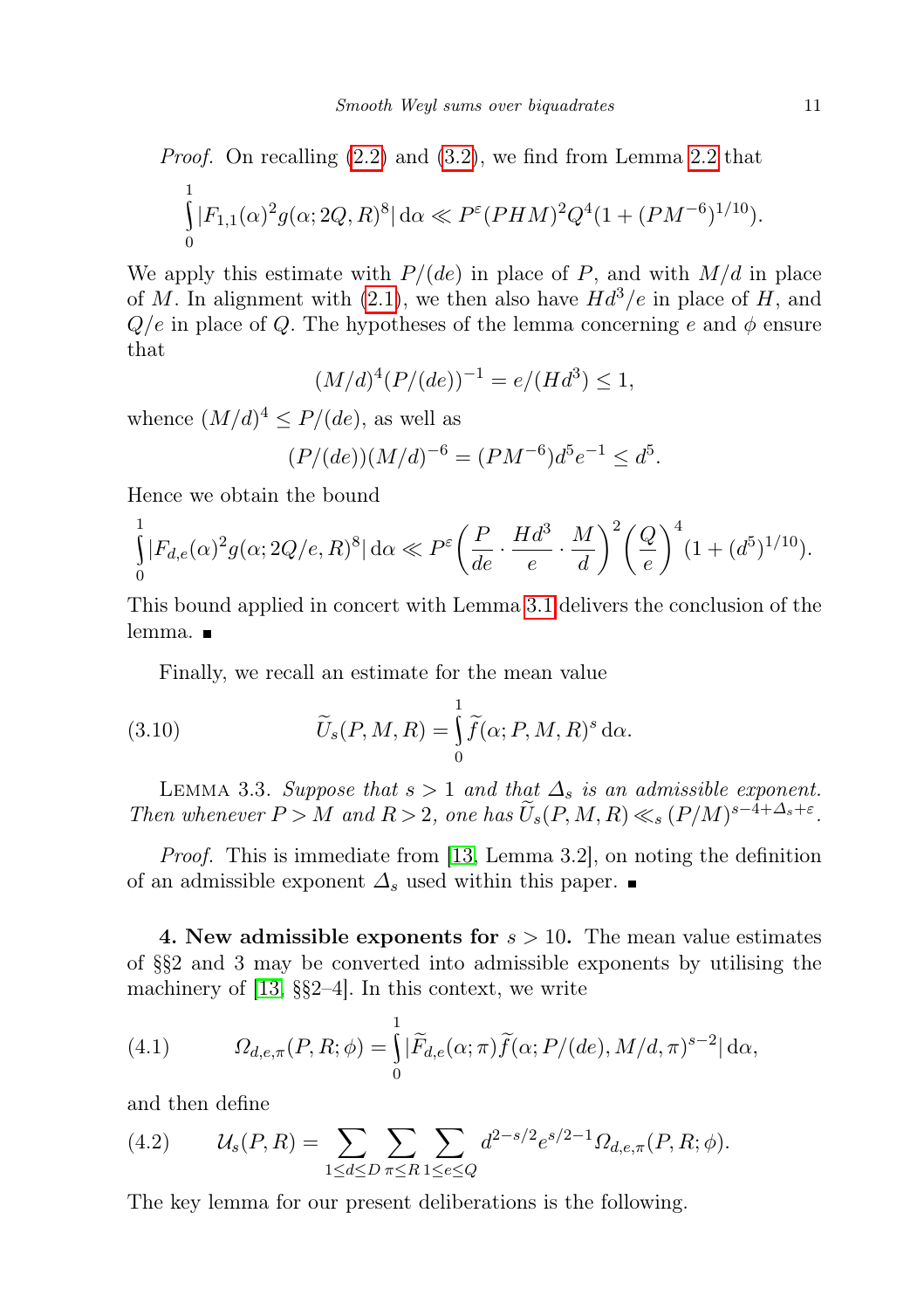<span id="page-11-2"></span>LEMMA 4.1. Suppose that  $s > 4$  and  $0 < \phi \leq 1/4$ . Suppose also that  $\Delta_s$ and  $\Delta_{s-2}$  are admissible exponents, and put  $\mu_t = t - 4 + \Delta_t$   $(t = s - 2, s)$ . Then whenever  $1 \le D \le P^{1/4}$ , one has

$$
U_s(P,R) \ll P^{\mu_s+\varepsilon} D^{s/2-\mu_s} + M P^{1+\mu_{s-2}+\varepsilon} + P^{\frac{s-3}{s-2}\mu_s+\varepsilon} V_s(P,R),
$$

where

$$
V_s(P,R) = (PM^{s-2}Q^{\mu_{s-2}} + M^{s-3}U_s(P,R))^{1/(s-2)}.
$$

Proof. On noting the definition of an admissible exponent, the stated conclusion is immediate on substituting the conclusion of [\[13,](#page-21-3) Lemma 3.3] into that of [\[13,](#page-21-3) Lemma 2.3].  $\blacksquare$ 

We may now announce our new admissible exponents.

<span id="page-11-4"></span>LEMMA 4.2. Let u be a real number with  $0 \le u \le 2$ . Suppose that the exponents  $\Delta_{10-u}$  and  $\Delta_{12-2u}$  are both admissible and satisfy

$$
(4.3) \t\t 2\Delta_{10-u} - 4/5 \le \Delta_{12-2u} \le 2\Delta_{10-u}.
$$

Put

<span id="page-11-3"></span>
$$
\Delta_{12-u}^* = \frac{3\Delta_{12-2u}}{8 - 2\Delta_{10-u} + \Delta_{12-2u}}.
$$

Then whenever  $\Delta_{12-u} > \Delta_{12-u}^*$ , the exponent  $\Delta_{12-u}$  is admissible.

Proof. We initiate our discussion by estimating the mean value  $\Omega_{d,e,\pi}(P,R;\phi)$ . Here and throughout the proof, we set  $s = 12 - u$ . Suppose that

$$
d \le M, \quad e \le Q, \quad \pi \le R, \quad 1/6 \le \phi \le 1/4.
$$

Then on recalling [\(3.4\)](#page-7-1) and [\(3.10\)](#page-10-0), an application of Schwarz's inequality to [\(4.1\)](#page-10-1) reveals that

<span id="page-11-0"></span>
$$
(4.4) \qquad \Omega_{d,e,\pi}(P,R;\phi) \leq (\Upsilon_{d,e,\pi}(P,R;\phi))^{1/2} \big(\widetilde{U}_{2s-12}(P/(de),M/d,\pi)\big)^{1/2}.
$$

Observe that since  $0 \le u \le 2$  and  $\Delta_{12-2u} \ge 0$ , we have  $2u - \Delta_{12-2u} \le 4$ . Then since  $2s - 12 = 12 - 2u$ , we deduce from Lemmata [3.2](#page-9-0) and [3.3](#page-10-2) that when  $e \leq Hd^3$ , one has

<span id="page-11-1"></span>
$$
(4.5) \qquad \Omega_{d,e,\pi}(P,R;\phi) \ll P^{\varepsilon}((PHM)^{2}Q^{4}d^{5/2}e^{-8})^{1/2}((Q/e)^{8-2u+\Delta_{12-2u}})^{1/2}
$$

$$
\ll P^{1+\varepsilon}HMQ^{6-u+\frac{1}{2}\Delta_{12-2u}}d^{5/4}e^{-6}.
$$

When  $e > Hd^3$  instead, it follows from [\(3.2\)](#page-7-4) that  $F_{d,e}(\alpha) = 0$ , and hence we deduce from Lemma [3.1](#page-7-5) that  $\mathcal{T}_{d,e,\pi}(P,R;\phi) = 0$ . In such circumstances we infer from [\(4.4\)](#page-11-0) that  $\Omega_{d,e,\pi}(P,R;\phi) = 0$ .

Provided that we make a choice of D with  $D \leq M$ , it therefore follows by substituting  $(4.5)$  into  $(4.2)$  that

$$
\mathcal{U}_s(P,R) \ll P^{1+\varepsilon} H M Q^{6-u+\frac{1}{2}\Delta_{12-2u}} \Sigma_0,
$$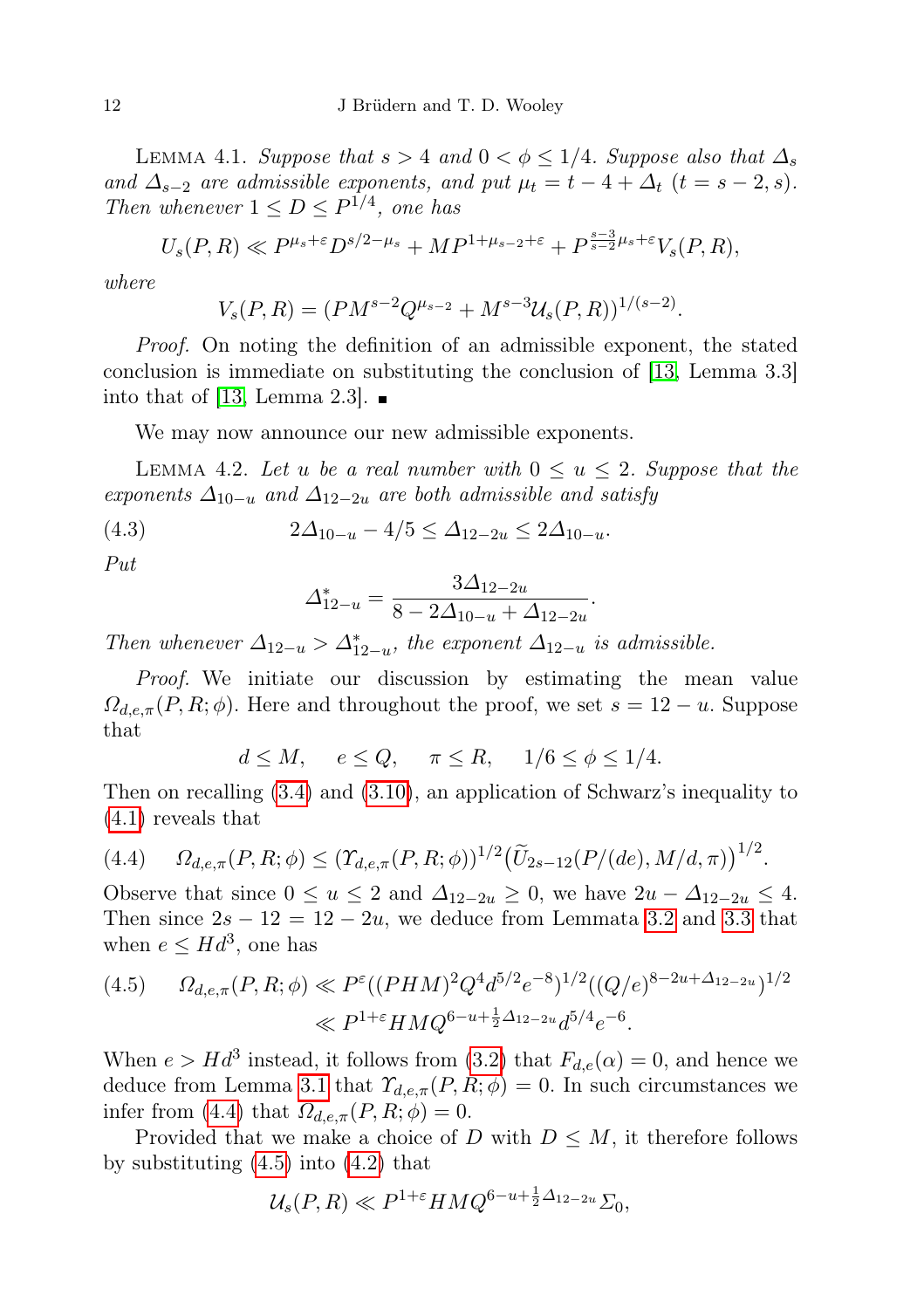where

$$
\Sigma_0 = \sum_{1 \le d \le D} \sum_{\pi \le R} \sum_{1 \le e \le \min\{Q, Hd^3\}} d^{13/4 - s/2} e^{-1}.
$$

Thus, on recalling our convention concerning  $\varepsilon$  and  $R$ , we deduce that

$$
\mathcal{U}_s(P,R) \ll P^{1+\varepsilon} H M Q^{6-u+\frac{1}{2}\Delta_{12-2u}}.
$$

In the notation of Lemma [4.1,](#page-11-2) we thus obtain the bound

$$
V_s(P,R)^{s-2} \ll P^{\varepsilon} M^{s-3}(\Psi_1 + \Psi_2),
$$

where

$$
\Psi_1 = PMQ^{6-u+\Delta_{10-u}} \quad \text{and} \quad \Psi_2 = PHMQ^{6-u+\frac{1}{2}\Delta_{12-2u}}.
$$

By reference to [\(2.1\)](#page-4-1), the equation  $\Psi_1 = \Psi_2$  implicitly determines a linear equation for  $\phi$ , namely

$$
1 + \phi + (6 - u + \Delta_{10-u})(1 - \phi) = 2 - 3\phi + (6 - u + \frac{1}{2}\Delta_{12-2u})(1 - \phi).
$$

This equation has the solution  $\phi = \phi_0$ , where

$$
\phi_0 = \frac{1 + \frac{1}{2}\Delta_{12-2u} - \Delta_{10-u}}{4 + \frac{1}{2}\Delta_{12-2u} - \Delta_{10-u}}.
$$

Observe that the hypothesis [\(4.3\)](#page-11-3) ensures that  $\phi_0 \leq 1/4$ , and also that

$$
6\phi_0 - 1 = \frac{\frac{5}{2}(\Delta_{12-2u} + \frac{4}{5} - 2\Delta_{10-u})}{\frac{18}{5} + \frac{1}{2}(\Delta_{12-2u} + \frac{4}{5} - 2\Delta_{10-u})} \ge 0,
$$

whence  $\phi_0 \geq 1/6$ . This justifies our earlier assumption that  $1/6 \leq \phi \leq 1/4$ . We define the exponent  $\mu_s$  via the relation

$$
\mu_s = \mu_{s-2}(1 - \phi_0) + 1 + (s - 2)\phi_0,
$$

and then put  $\Delta_s^* = \mu_s + 4 - s$ . Thus we have

$$
\Delta_s^* = \Delta_{s-2}(1 - \phi_0) + 4\phi_0 - 1 = \frac{3\Delta_{10-u} + \frac{3}{2}\Delta_{12-2u} - 3\Delta_{10-u}}{4 + \frac{1}{2}\Delta_{12-2u} - \Delta_{10-u}} = \frac{3\Delta_{12-2u}}{8 + \Delta_{12-2u} - 2\Delta_{10-u}}.
$$

Put  $D = P^{\omega}$ , where  $\omega$  is any sufficiently small, but fixed, positive number. Then we may follow the discussion of [\[13,](#page-21-3) §4] so as to confirm via Lemma [4.1](#page-11-2) that whenever  $\Delta_{12-2u}$  and  $\Delta_{10-u}$  are admissible exponents, then one has the upper bound

$$
U_s(P,R)\ll P^{\mu_s+\varepsilon},
$$

whence  $\Delta_s = \Delta_{12-u}$  is also an admissible exponent whenever  $\Delta_{12-u}$  $\Delta_{12-u}^*$ . This completes the proof of Lemma [4.2.](#page-11-4)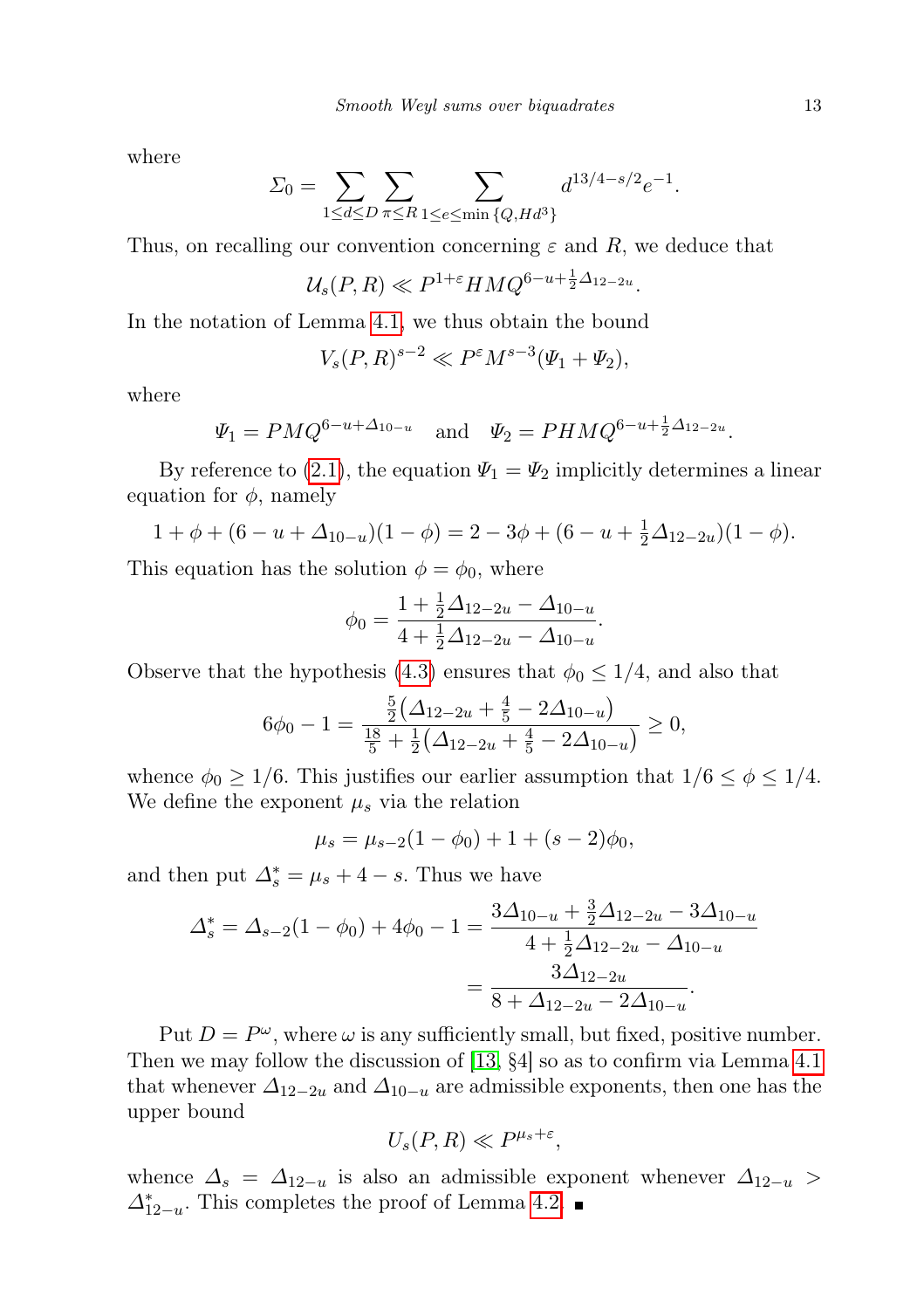Note that in view of Lemma [2.1,](#page-4-0) it follows by applying linear interpolation via Hölder's inequality that when  $0 \le u \le 2$ , one has

<span id="page-13-0"></span>
$$
(4.6) \qquad \Delta_{12-2u} \le \Delta_{10-u} \le 2\Delta_{10-u} \le \Delta_{12-2u} + \Delta_8 \le \Delta_{12-2u} + \frac{3}{5}.
$$

Hence the hypothesis [\(4.3\)](#page-11-3) will always be satisfied in the applications to come.

The conclusion of Lemma [4.2](#page-11-4) permits the bulk of Theorem [1.1](#page-1-0) to be established. Since exponents  $\Delta_s$  admissible throughout the interval 10  $\leq$  $s \leq 12$  may be of use in future applications, we provide explicit formulae.

<span id="page-13-2"></span>THEOREM 4.3. Suppose that  $0 \le t \le 1$ . Then the exponent

$$
\Delta_{10+t} = 0.1991466 - 0.1184747t
$$

is admissible. In particular, the exponent  $\Delta_{11} = 0.0806719$  is admissible.

Proof. Working within the environment [\(4.6\)](#page-13-0), put

<span id="page-13-1"></span>
$$
\Delta_{11}^* = \frac{3\Delta_{10}}{8 - 2\Delta_9 + \Delta_{10}}.
$$

Then, by applying Lemma [4.2](#page-11-4) with  $u = 1$ , we find that when  $\Delta_9$  and  $\Delta_{10}$  are admissible exponents, then the exponent  $\Delta_{11}$  is admissible whenever  $\Delta_{11}$  >  $\varDelta_{11}^{*}.$  By linear interpolation using Schwarz's inequality, we may assume that  $\Delta_9 = \frac{1}{2}$  $\frac{1}{2}(\Delta_8 + \Delta_{10})$  is admissible, and thus

(4.7) 
$$
\Delta_{11}^* \le \frac{3\Delta_{10}}{8-\Delta_8}.
$$

But in view of Lemma [2.1,](#page-4-0) we may suppose that  $\Delta_8 = 0.594193$  and  $\Delta_{10} =$ 0.1991466. Thus we find from  $(4.7)$  that  $\Delta_{11}^* \le 0.080671803$ , and the final conclusion of the theorem follows.

By linear interpolation using Hölder's inequality, it follows from this admissible exponent  $\Delta_{11}$  that when  $0 \le t \le 1$ , the exponent

$$
\Delta_{10+t} = (1-t)\Delta_{10} + t\Delta_{11}
$$

is admissible. The first conclusion of the theorem therefore follows with a modicum of computation.

It might be thought that for values of t with  $0 < t < 1$ , a more direct application of Lemma [4.2](#page-11-4) would yield admissible exponents superior to those obtained in Theorem [4.3](#page-13-2) via linear interpolation. However, working within the environment [\(4.6\)](#page-13-0), put

$$
\Delta_{10+t}^* = \frac{3\Delta_{8+2t}}{8 - 2\Delta_{8+t} + \Delta_{8+2t}} \quad (0 \le t \le 1).
$$

Then an application of Lemma [4.2](#page-11-4) with  $u = 2 - t$  shows that the exponent  $\Delta_{10+t}$  is admissible whenever  $\Delta_{10+t} > \Delta_{10+t}^*$ . Here, by linear interpolation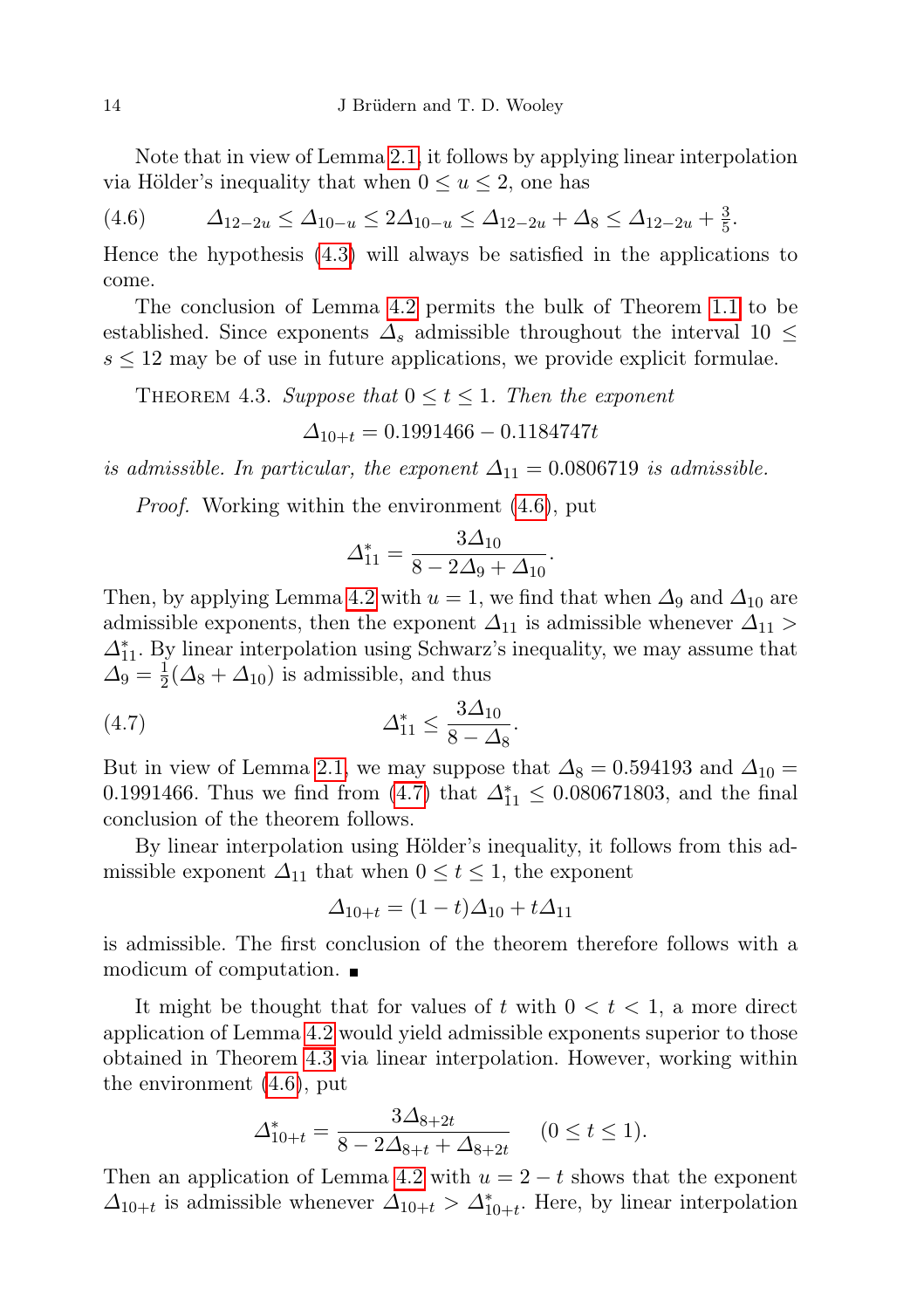using Hölder's inequality, we may suppose that

$$
\Delta_{8+2t} \le (1-t)\Delta_8 + t\Delta_{10} \quad \text{and} \quad 2\Delta_{8+t} \le \Delta_8 + \Delta_{8+2t}.
$$

Thus we deduce that

$$
\Delta_{10+t}^* \le \frac{3\Delta_8 - 3t(\Delta_8 - \Delta_{10})}{8 - \Delta_8} < 0.2407002 - 0.1600283t.
$$

This estimate is inferior to that of Theorem [4.3](#page-13-2) in all cases save  $t = 1$ , in which situation it matches the conclusion of the theorem.

<span id="page-14-1"></span>THEOREM 4.4. Suppose that  $0 \le t \le 1/2$ . Then the exponent

$$
\varDelta_{11+t}=\frac{0.0806719-0.0959852t}{1+0.0213477t}
$$

is admissible. In particular, the exponent  $\Delta_{11.5} = 0.0323341$  is admissible.

Proof. Working within the environment [\(4.6\)](#page-13-0), put

$$
\Delta_{11.5}^* = \frac{3\Delta_{11}}{8 + \Delta_{11} - 2\Delta_{9.5}}.
$$

By applying Lemma [4.2](#page-11-4) with  $u = 1/2$ , we find that when  $\Delta_{9.5}$  and  $\Delta_{11}$  are admissible exponents, then so too is  $\Delta_{11.5}$  whenever  $\Delta_{11.5} > \Delta_{11.5}^*$ . By linear interpolation using Schwarz's inequality, we have  $\Delta_{9.5} \leq \frac{1}{4}$  $\frac{1}{4}(\Delta_8 + 3\Delta_{10}), \text{ and}$ thus

$$
\Delta_{11.5}^* \le \frac{6\Delta_{11}}{16 + 2\Delta_{11} - \Delta_8 - 3\Delta_{10}}.
$$

On making use of the admissible exponents  $\Delta_8 = 0.594193, \Delta_{10} = 0.1991466$ and  $\Delta_{11} = 0.0806719$  available from Lemma [2.1](#page-4-0) and Theorem [4.3,](#page-13-2) we thus see that the exponent  $\Delta_{11.5} = 0.0323341$  is admissible.

Put

$$
\Delta_{11+t}^* = \frac{3\Delta_{10+2t}}{8 + \Delta_{10+2t} - 2\Delta_{9+t}} \quad (0 \le t \le 1/2).
$$

Then, more generally, by applying Lemma [4.2](#page-11-4) with  $u = 1 - t$ , we find that the exponent  $\Delta_{11+t}$  is admissible whenever  $\Delta_{11+t} > \Delta_{11+t}^*$ . Applying linear interpolation as before, we find that

<span id="page-14-0"></span>(4.8) 
$$
\Delta_{11+t}^* \leq \frac{(3-6t)\Delta_{10} + 6t\Delta_{11}}{8 + (1-2t)\Delta_{10} + 2t\Delta_{11} - \Delta_8(1-t) - \Delta_{10}(1+t)} = \frac{3\Delta_{10} - 6t(\Delta_{10} - \Delta_{11})}{8 - \Delta_8 + (\Delta_8 - 3\Delta_{10} + 2\Delta_{11})t}.
$$

We may suppose that  $\Delta_8 = 0.594193$ ,  $\Delta_{10} = 0.1991466$  and  $\Delta_{11} = 0.0806719$ , and thus

$$
\frac{3\Delta_{10}}{8-\Delta_8} < 0.0806719, \quad \frac{6(\Delta_{10}-\Delta_{11})}{8-\Delta_8} > 0.0959852
$$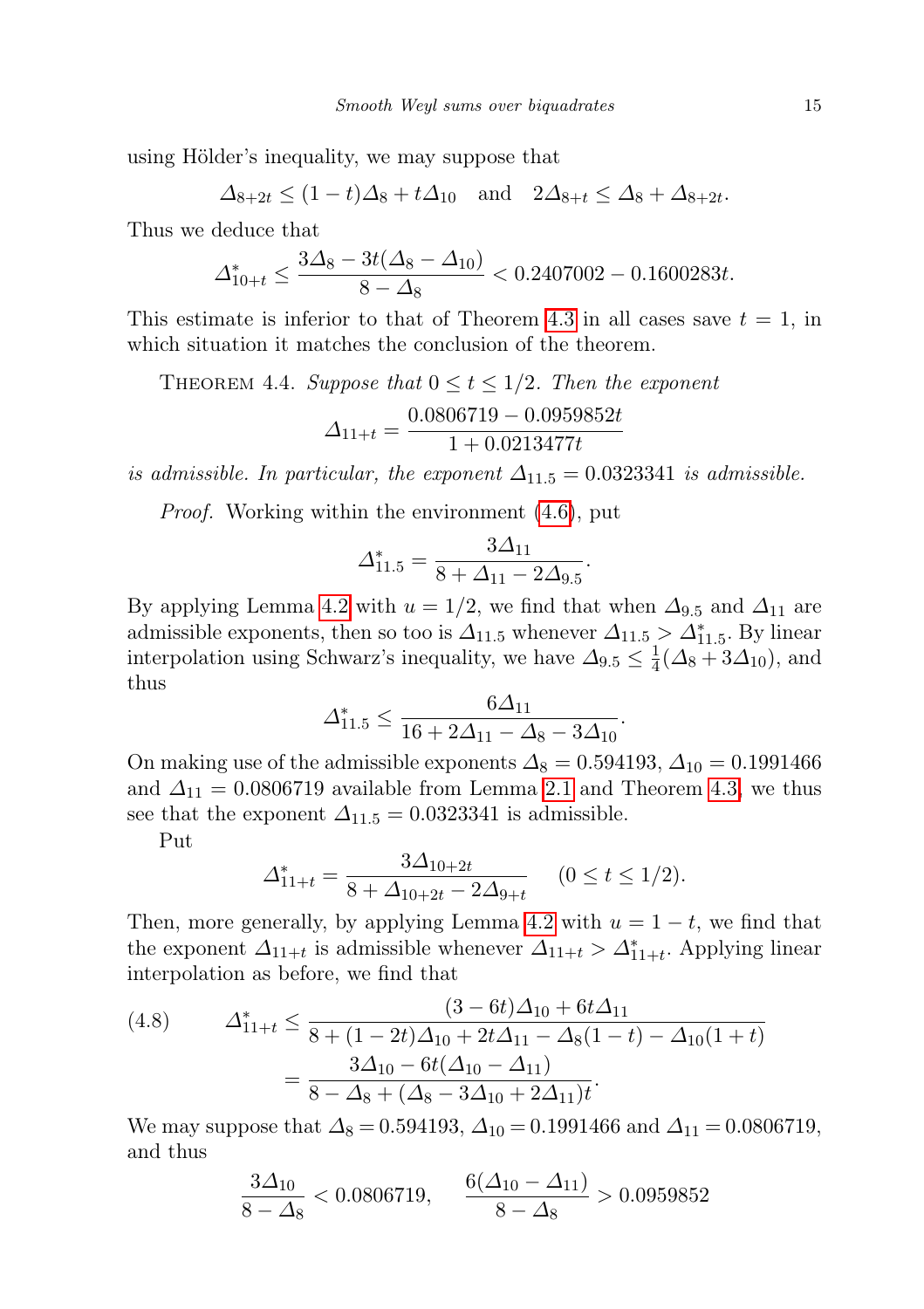and

$$
\frac{\Delta_8 - 3\Delta_{10} + 2\Delta_{11}}{8 - \Delta_8} > 0.0213477.
$$

Thus we deduce that the upper bound for  $\Delta_{11+t}$  claimed in the theorem does indeed follow from  $(4.8)$ .

<span id="page-15-0"></span>THEOREM 4.5. Suppose that  $0 \le t \le 1/4$ . Then the exponent

$$
\Delta_{11.5+t} = \frac{0.0323341 - 0.0769435t}{1 + 0.0693668t + 0.0022534t^2}
$$

is admissible. In particular, the exponent  $\Delta_{11.75} = 0.0128731$  is admissible.

Proof. Working within the environment [\(4.6\)](#page-13-0), put

$$
\Delta_{11.75}^* = \frac{3\Delta_{11.5}}{8 + \Delta_{11.5} - 2\Delta_{9.75}}.
$$

Then, by applying Lemma [4.2](#page-11-4) with  $u = 1/4$ , we find that if  $\Delta_{9.75}$  and  $\Delta_{11.5}$ are admissible exponents, then so too is  $\Delta_{11.75}$  whenever  $\Delta_{11.75} > \Delta_{11.75}^*$ . By linear interpolation, we have  $\Delta_{9.75} \leq \frac{1}{8}$  $\frac{1}{8}(\Delta_8 + 7\Delta_{10}),$  and thus

$$
\Delta_{11.75}^* \le \frac{12\Delta_{11.5}}{32 + 4\Delta_{11.5} - \Delta_8 - 7\Delta_{10}}.
$$

On making use of the admissible exponents  $\Delta_8 = 0.594193$ ,  $\Delta_{10} = 0.1991466$ and  $\Delta_{11.5} = 0.0323341$  made available by Lemma [2.1](#page-4-0) and Theorem [4.4,](#page-14-1) we see that  $\Delta_{11.75} \leq 0.0128731$ .

Put

$$
\Delta_{11.5+t}^* = \frac{3\Delta_{11+2t}}{8 + \Delta_{11+2t} - 2\Delta_{9.5+t}} \quad (0 \le t \le 1/4).
$$

Then, more generally, by applying Lemma [4.2](#page-11-4) with  $u = 1/2-t$ , we find that the exponent  $\Delta_{11.5+t}$  is admissible whenever  $\Delta_{11.5+t} > \Delta_{11.5+t}^*$ . By linear interpolation, we have  $\Delta_{9.5+t} \leq \frac{1}{4}$  $\frac{1}{4}((1-2t)\Delta_8 + (3+2t)\Delta_{10})$ . By substituting this estimate together with that supplied by Theorem [4.4](#page-14-1) for  $\Delta_{11+2t}$ , we obtain the first conclusion of the theorem following a modicum of computation.  $\blacksquare$ 

5. The Keil–Zhao device. We take a simple approach to the application of the Keil–Zhao device (see [\[15,](#page-21-5) equation (3.10)] and [\[9,](#page-21-6) p. 608]). This permits estimates more or less half the strength of a corresponding minor arc estimate for a classical Weyl sum, though applied to smooth Weyl sums. A careful application of the method enables us to apply major arc estimates in a manner that avoids any consideration of smooth Weyl sums on minor arcs.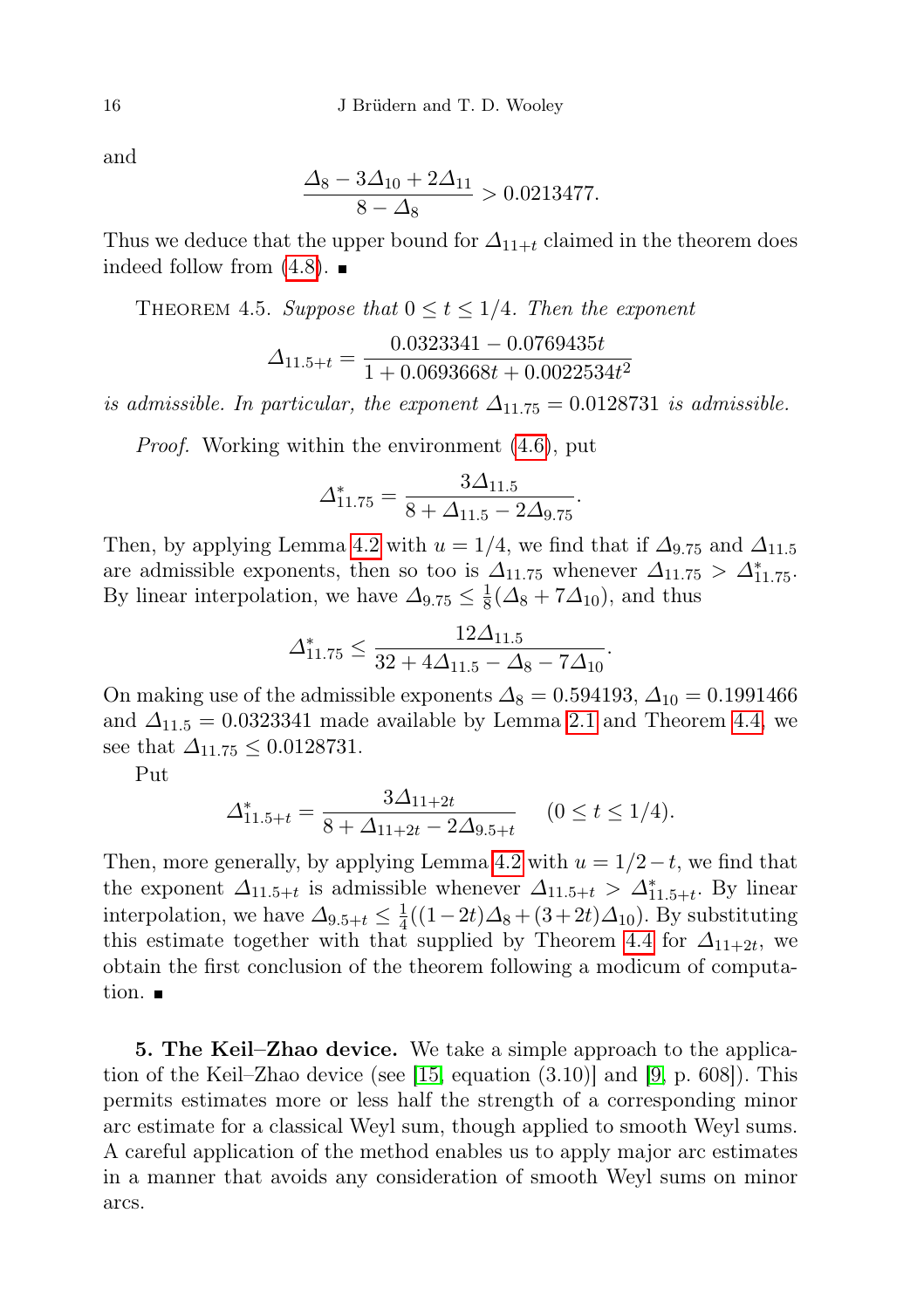<span id="page-16-5"></span>THEOREM 5.1. Suppose that  $s \geq 8$  and that the exponent  $\Delta_s$  is admissible, and satisfies  $\Delta_s < 1/8$ . Suppose also that  $u > s + 16\Delta_s > 10$ . Then

(5.1) 
$$
\int_{0}^{1} |g(\alpha; P, R)|^{u} d\alpha \ll P^{u-4}.
$$

In particular, the exponent  $\Delta_w = 0$  is admissible for  $w \geq u$ .

<span id="page-16-0"></span>Proof. We assume the hypotheses of the statement, and define

(5.2) 
$$
\delta = \frac{1}{2}(u - s - 16\Delta_s).
$$

Then  $\delta > 0$ , and since  $s + 16\Delta_s > 10$ , it follows that  $u > 10 + 2\delta$ . It is convenient throughout to abbreviate  $g(\alpha; P, R)$  simply to  $g(\alpha)$ . Also, put

<span id="page-16-1"></span>
$$
I = \int_{0}^{1} |g(\alpha)|^{u} d\alpha.
$$

We establish the bound [\(5.1\)](#page-16-0) by means of the Hardy–Littlewood method. Define the set  $\mathfrak{M}$  of major arcs to be the union of the intervals

$$
\mathfrak{M}(q,a) = \left\{ \alpha \in [0,1) : |q\alpha - a| \leq \frac{1}{8} P^{-3} \right\},\
$$

with  $0 \leq a \leq q \leq \frac{1}{8}$  $\frac{1}{8}P$  and  $(a,q) = 1$ , and then put  $\mathfrak{m} = [0,1) \setminus \mathfrak{M}$ . Finally, write

<span id="page-16-4"></span>
$$
G(\alpha) = \sum_{1 \le x \le P} e(\alpha x^4),
$$

and observe that the methods of [\[12,](#page-21-7) Chapter 4] (compare [\[10,](#page-21-0) proof of Lemma 5.1]) establish that

(5.3) 
$$
\int_{\mathfrak{M}} |G(\alpha)|^{5+\delta} d\alpha \ll_{\delta} P^{1+\delta}.
$$

We introduce auxiliary sets of major and minor arcs in order to transform our mean value into one correctly configured for the application of the Keil– Zhao device. Let n denote the set of real numbers  $\alpha \in [0,1)$  satisfying

(5.4) 
$$
|g(\alpha)| \leq 2P^{15/16}
$$

Then, when T is a real number with  $T \geq 1$ , denote by  $\mathfrak{N}(T)$  the set of real numbers  $\alpha \in [0,1)$  for which

<span id="page-16-2"></span>.

$$
(5.5) \t\t T < |g(\alpha)| \le 2T.
$$

Thus, on writing

<span id="page-16-3"></span>
$$
\mathfrak{N} = \bigcup_{\substack{j=0 \ 2^j \le P^{1/16}}}^{\infty} \mathfrak{N}(2^{-j}P),
$$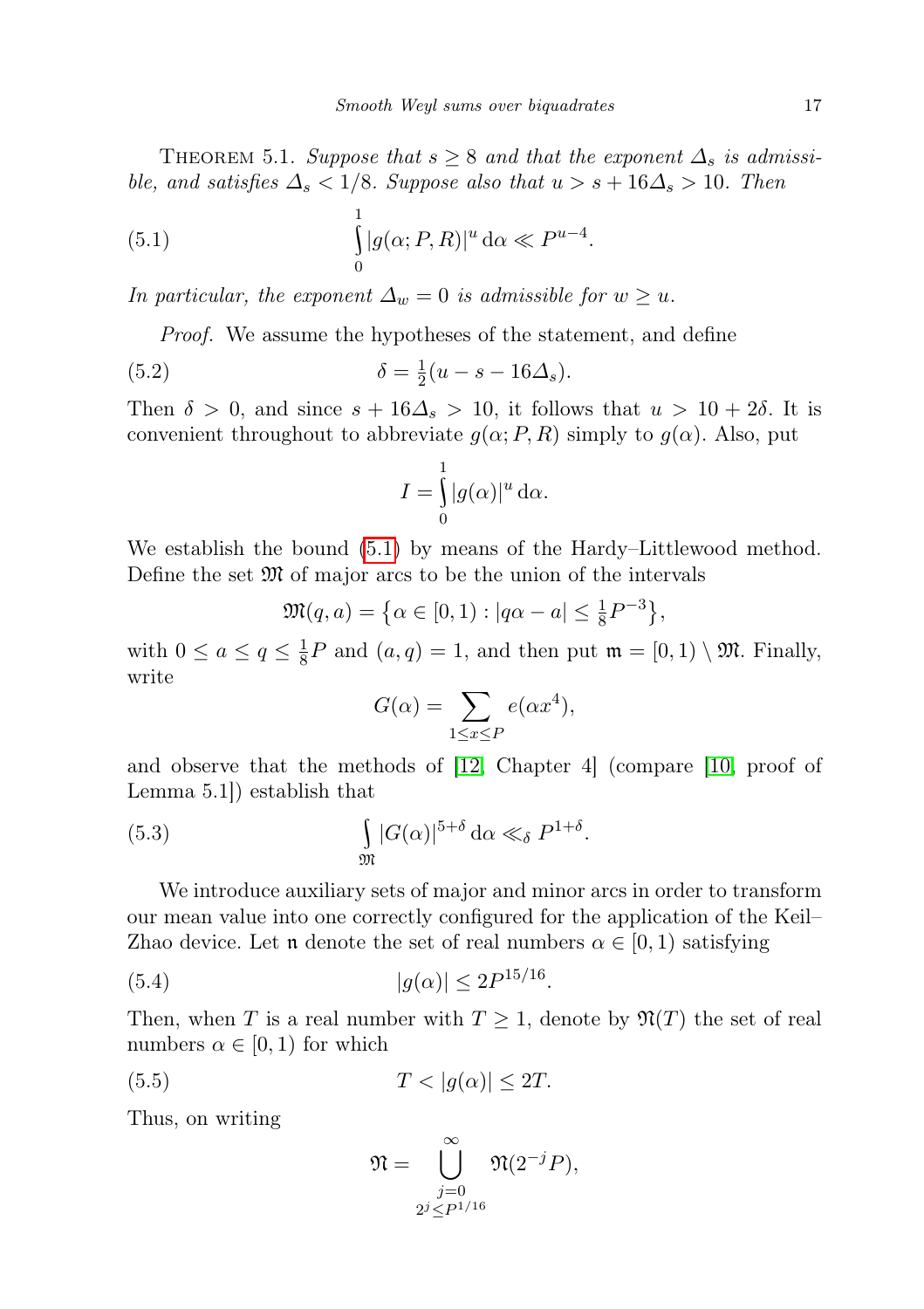we see that  $\mathfrak{N} \cup \mathfrak{n} = [0, 1)$ . It follows that

(5.6) 
$$
I \leq I_0 + \sum_{\substack{j=0 \ 2^j \leq P^{1/16}}}^{\infty} I_1(2^{-j}P),
$$

where

<span id="page-17-2"></span>
$$
I_0 = \int_{\mathfrak{n}} |g(\alpha)|^u \,d\alpha \quad \text{and} \quad I_1(T) = \int_{\mathfrak{N}(T)} |g(\alpha)|^u \,d\alpha.
$$

The analysis of  $I_0$  is direct. In view of  $(5.2)$  and the bound  $(5.4)$ , together with the definition of an admissible exponent, one sees that

$$
I_0 \leq \left(\sup_{\alpha \in \mathfrak{n}} |g(\alpha)|\right)^{16\Delta_s+2\delta} \int_0^1 |g(\alpha)|^s \, \mathrm{d}\alpha \ll (P^{15/16})^{16\Delta_s+2\delta} P^{s-4+\Delta_s}.
$$

On recalling [\(5.2\)](#page-16-1) once again, we therefore discern that

(5.7) 
$$
I_0 = o(P^{u-4}).
$$

Consider next any value of T with  $P^{15/16} \le T \le P$ . We deduce from [\(5.2\)](#page-16-1) and [\(5.5\)](#page-16-3) that

<span id="page-17-1"></span>(5.8) 
$$
I_1(T) \ll T^{16\Delta_s - 2} \int_{\mathfrak{N}(T)} |g(\alpha)|^{u - 16\Delta_s + 2} d\alpha = T^{16\Delta_s - 2} K(T),
$$

where

<span id="page-17-3"></span>
$$
K(T) = \int_{\mathfrak{N}(T)} |g(\alpha)|^{s+2\delta+2} d\alpha.
$$

By Cauchy's inequality, one has

<span id="page-17-0"></span>(5.9) 
$$
K(T) = \sum_{x,y \in \mathcal{A}(P,R)} \int_{\mathfrak{N}(T)} |g(\alpha)|^{s+2\delta} e(\alpha(x^4 - y^4)) d\alpha \le P K^*(T)^{1/2},
$$

where

$$
K^*(T) = \sum_{1 \le x, y \le P} \left| \int_{\mathfrak{N}(T)} |g(\alpha)|^{s+2\delta} e(\alpha(x^4 - y^4)) d\alpha \right|^2
$$
  
= 
$$
\sum_{1 \le x, y \le P} \int_{\mathfrak{N}(T)} \int_{\mathfrak{N}(T)} |g(\alpha)g(\beta)|^{s+2\delta} e((\alpha - \beta)(x^4 - y^4)) d\alpha d\beta
$$
  
= 
$$
\int_{\mathfrak{N}(T)} \int_{\mathfrak{N}(T)} |g(\alpha)g(\beta)|^{s+2\delta} |G(\alpha - \beta)|^2 d\alpha d\beta.
$$

Since  $[0, 1) = \mathfrak{M} \cup \mathfrak{m}$ , it follows that

$$
K^*(T) \ll K^*(T; \mathfrak{M}) + K^*(T; \mathfrak{m}),
$$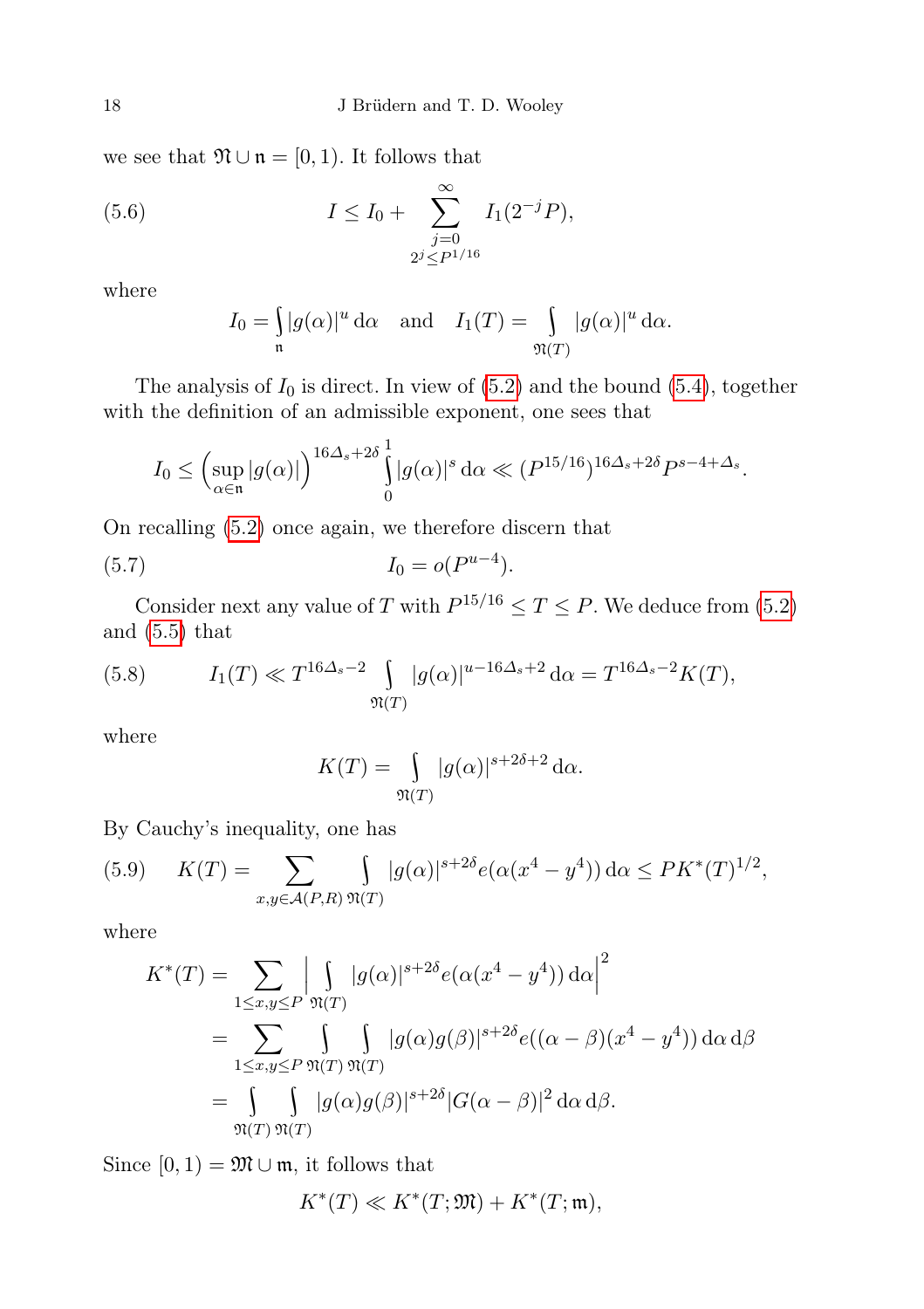where, for  $\mathfrak{B} \subseteq [0,1)$ , we write

<span id="page-18-0"></span>(5.10) 
$$
K^*(T; \mathfrak{B}) = \int_{\substack{\mathfrak{N}(T) \\ \alpha - \beta \in \mathfrak{B}}} \int_{\mathfrak{N}(T)} |g(\alpha)g(\beta)|^{s+2\delta} |G(\alpha - \beta)|^2 d\alpha d\beta.
$$

By applying Weyl's inequality (see [\[12,](#page-21-7) Lemma 2.4]), one obtains the bound

$$
\sup_{\alpha-\beta\in\mathfrak{m}}|G(\alpha-\beta)|\ll P^{7/8+\varepsilon}.
$$

Thus, invoking symmetry and the trivial estimate [\(5.5\)](#page-16-3) for  $|g(\alpha)|$  and  $|g(\beta)|$ , one arrives at the estimate

$$
K^*(T;\mathfrak{m}) \ll (P^{7/8+\varepsilon})^2 (T^{2\delta})^2 \left(\int_0^1 |g(\alpha)|^s \,d\alpha\right)^2 \ll (P^{7/8+\varepsilon} T^{2\delta})^2 (P^{s-4+\Delta_s})^2.
$$

On recalling [\(5.2\)](#page-16-1), we deduce that

$$
(T^{16\Delta_s-2})^2 P^2 K^*(T; \mathfrak{m}) \ll P^{\varepsilon} (P^{15/8-2\delta-15\Delta_s} T^{16\Delta_s-2+2\delta})^2 (P^{u-4})^2
$$

$$
= P^{\varepsilon} \left(\frac{P^{15/16}}{T}\right)^{4-32\Delta_s} \left(\frac{T}{P}\right)^{4\delta} (P^{u-4})^2.
$$

Then since, by hypothesis, one has  $P^{15/16} \le T \le P$  and  $\Delta_s < 1/8$ , we obtain

<span id="page-18-3"></span>(5.11) 
$$
(T^{16\Delta_s-2})^2 P^2 K^*(T; \mathfrak{m}) \ll (T/P)^{2\delta} (P^{u-4})^2.
$$

Next, as  $T < |g(\alpha)| \le 2T$  when  $\alpha \in \mathfrak{N}(T)$ , we find from  $(5.2)$  and  $(5.10)$ that when  $T \ge P^{15/16}$ , one has

<span id="page-18-2"></span>(5.12) 
$$
K^*(T; \mathfrak{M}) \ll (T^{2-16\Delta_s})^2 \int_{\mathfrak{M}(T)} \int_{\alpha-\beta \in \mathfrak{M}} |g(\alpha)g(\beta)|^{s+2\delta+16\Delta_s-2} |G(\alpha-\beta)|^2 d\alpha d\beta
$$

$$
= (T^{2-16\Delta_s})^2 \Omega_0,
$$

where

<span id="page-18-1"></span>
$$
\Omega_0 = \int_{\substack{\mathfrak{N}(T) \\ \alpha-\beta \in \mathfrak{M}}} |g(\alpha)g(\beta)|^{u-2} |G(\alpha-\beta)|^2 d\alpha d\beta.
$$

An application of Hölder's inequality shows that

(5.13) 
$$
\Omega_0^{5+\delta} \leq \Omega_1 \Omega_2 \Omega_3^{3+\delta} \sup_{(\alpha,\beta) \in \mathfrak{N}(T)^2} |g(\alpha)g(\beta)|^{u-10-2\delta},
$$

where we have written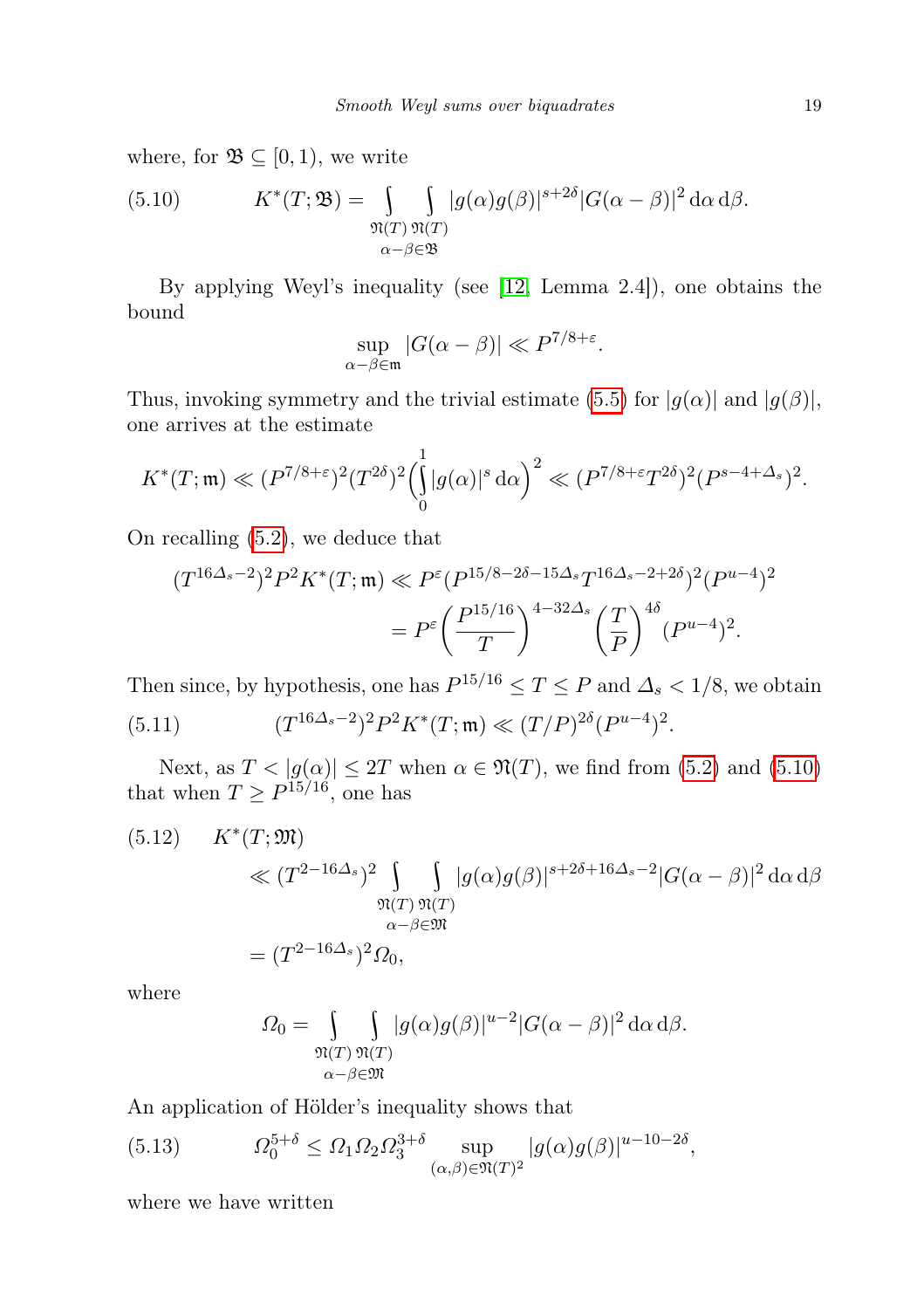20 J Brüdern and T. D. Wooley

<span id="page-19-0"></span>(5.14) 
$$
\Omega_1 = \int_{\mathfrak{N}(T)} \int_{\alpha-\beta \in \mathfrak{M}} |G(\alpha-\beta)|^{5+\delta} |g(\alpha)|^u \,d\alpha \,d\beta,
$$

<span id="page-19-1"></span>(5.15) 
$$
\Omega_2 = \int_{\substack{\mathfrak{N}(T) \\ \alpha-\beta \in \mathfrak{M}}} \int_{G(\alpha-\beta)|^{5+\delta} |g(\beta)|^u \, d\alpha \, d\beta,
$$

<span id="page-19-2"></span>(5.16) 
$$
\Omega_3 = \int_{\mathfrak{N}(T)} \int_{\mathfrak{N}(T)} |g(\alpha)g(\beta)|^u \,d\alpha \,d\beta.
$$

By a change of variable, we find from [\(5.14\)](#page-19-0) and [\(5.3\)](#page-16-4) that

<span id="page-19-3"></span>
$$
\Omega_1 \leq \left(\int\limits_{\mathfrak{M}} |G(\theta)|^{5+\delta} d\theta\right) \left(\int\limits_0^1 |g(\alpha)|^u d\alpha\right) \ll P^{1+\delta}I.
$$

A symmetrical argument bounds the mean value  $\Omega_2$  defined in [\(5.15\)](#page-19-1), and thus

$$
(5.17) \t\t \t\t \Omega_1 \Omega_2 \ll (P^{1+\delta}I)^2.
$$

On the other hand, it is immediate from [\(5.16\)](#page-19-2) that

(5.18) 
$$
\Omega_3 \le \left(\int_0^1 |g(\alpha)|^u \,d\alpha\right)^2 = I^2.
$$

On substituting  $(5.17)$  and  $(5.18)$  within  $(5.13)$ , and noting  $(5.5)$ , we conclude thus far that

<span id="page-19-4"></span>
$$
\Omega_0^{5+\delta} \ll (P^{1+\delta}I)^2 (I^2)^{3+\delta} T^{2(u-10-2\delta)} \ll P^{2+2\delta} I^{8+2\delta} T^{2(u-10-2\delta)}.
$$

We now find from [\(5.12\)](#page-18-2) that

$$
(T^{16\Delta_s-2})^2 P^2 K^*(T; \mathfrak{M}) \ll (I^{8+2\delta} P^{12+4\delta} T^{2(u-10-2\delta)})^{1/(5+\delta)}.
$$

Combining this estimate with [\(5.11\)](#page-18-3), and substituting into [\(5.9\)](#page-17-0) and thence into [\(5.8\)](#page-17-1), we discern that

$$
I_1(T) \ll (T/P)^{\delta} P^{u-4} + (I^{4+\delta} P^{6+2\delta} T^{u-10-2\delta})^{1/(5+\delta)},
$$

so that, in view of our earlier observation that  $u > 10 + 2\delta$ , we obtain the relation  $\sim$ 

$$
\sum_{\substack{j=0 \ 2^j \le P^{1/16}}}^{\infty} I_1(2^{-j}P) \ll P^{u-4} + (I^{4+\delta}P^{u-4})^{1/(5+\delta)}.
$$

Referring back to [\(5.6\)](#page-17-2) and [\(5.7\)](#page-17-3), we arrive at the upper bound

$$
I \ll P^{u-4} + (I^{4+\delta}P^{u-4})^{1/(5+\delta)},
$$

whence  $I \ll P^{u-4}$ . This completes the proof of Theorem [5.1.](#page-16-5)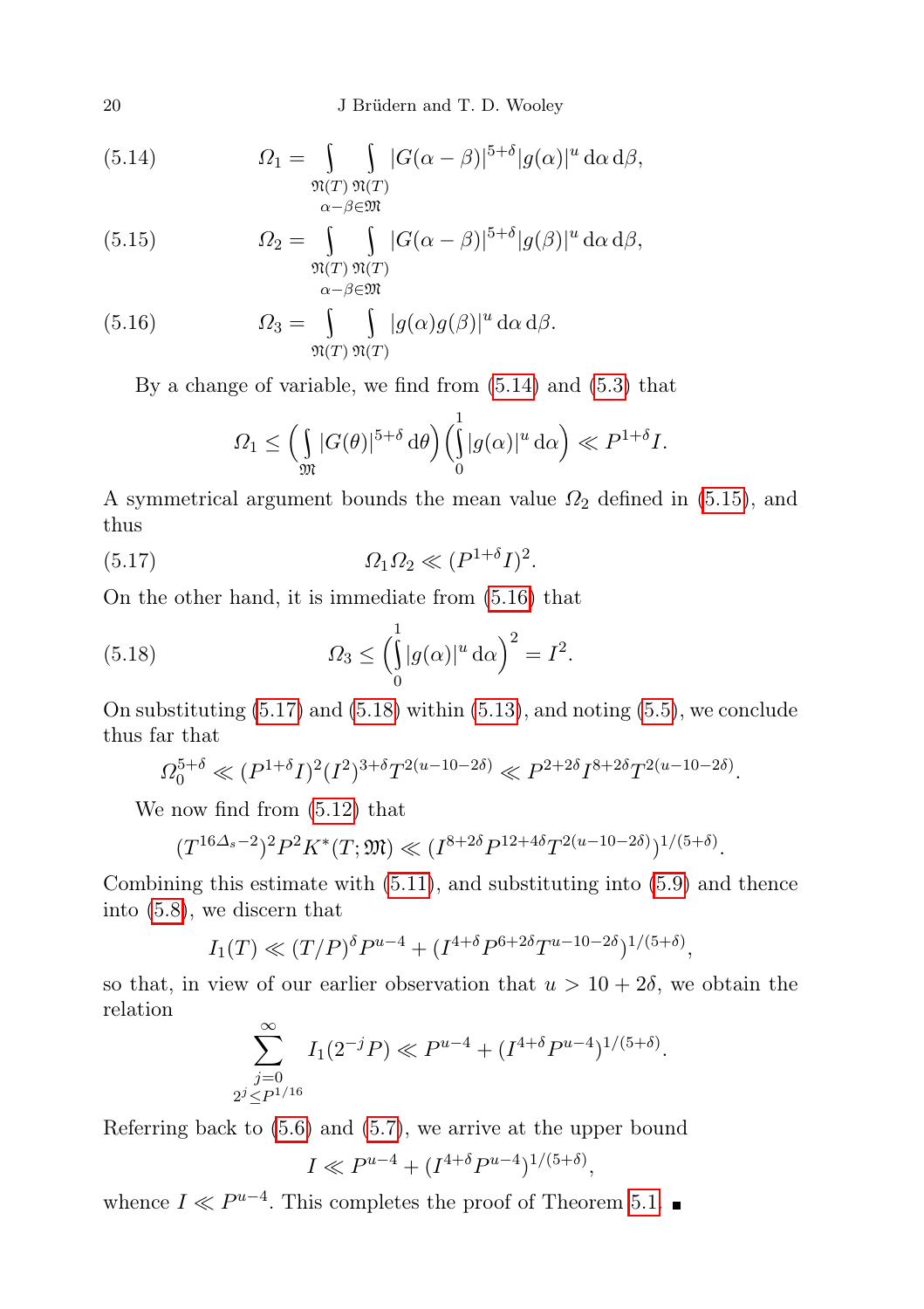COROLLARY 5.2. Provided that  $u \ge 11.95597$ , one has

(5.19) 
$$
\int_{0}^{1} |g(\alpha; P, R)|^{u} d\alpha \ll P^{u-4}.
$$

In particular, the exponent  $\Delta_u = 0$  is admissible.

*Proof.* We apply Theorem [5.1](#page-16-5) with  $s = 11.75$  and the admissible exponent  $\Delta_{11.75} = 0.0128731$  supplied by Theorem [4.5.](#page-15-0) We thus deduce that whenever

<span id="page-20-7"></span>
$$
u > 11.75 + 16\Delta_{11.75} = 11.9559696,
$$

then the desired conclusion [\(5.19\)](#page-20-7) holds. This establishes that  $\Delta_u = 0$  is admissible, completing the proof of the corollary.

This corollary implies and is more or less equivalent to Theorem [1.2.](#page-1-2) We performed extensive numerical computations in order to determine the optimal choice for s in Theorem [5.1](#page-16-5) in order that the value of  $u$ , with the exponent  $\Delta_u = 0$ , be minimised. It transpires that this optimal value is equal to 11.75. We should remark that it is not altogether surprising that the optimal value occurs at a value of s of the shape  $s = 12 - 2^{-j}$  for some non-negative integer j, because at each such value, it follows from Lemma [4.2](#page-11-4) and the kind of arguments underlying Theorems [4.3](#page-13-2) to [4.5](#page-15-0) that there is a jump in the derivative of  $\Delta_s$  with respect to s. Here, we are thinking of  $\Delta_s$ as representing the least permissible admissible exponent as a function of s.

Acknowledgements. The authors acknowledge support by Akademie der Wissenschaften zu Göttingen and Deutsche Forschungsgemeinschaft Project Number 255083470. The second author's work is supported by the NSF grants DMS-1854398 and DMS-2001549.

## References

- <span id="page-20-6"></span>[\[1\]](http://dx.doi.org/10.1017/S0305004100064586) J. Brüdern, A problem in additive number theory, Math. Proc. Cambridge Philos. Soc. 103 (1988), 27–33.
- <span id="page-20-5"></span>[\[2\]](http://dx.doi.org/10.21099/tkbjm/1496164158) J. Brüdern and T. D. Wooley, On Waring's problem: two cubes and seven biquadrates, Tsukuba J. Math. 24 (2000), 387–417.
- <span id="page-20-1"></span>[\[3\]](http://dx.doi.org/10.1112/S0024611500012624) J. Brüdern and T. D. Wooley, On Waring's problem for cubes and smooth Weyl sums, Proc. London Math. Soc. (3) 82 (2001), 89–109.
- <span id="page-20-4"></span>[\[4\]](http://dx.doi.org/10.4171/JEMS/574) J. Brüdern and T. D. Wooley, Cubic moments of Fourier coefficients and pairs of diagonal quartic forms, J. Eur. Math. Soc. 17 (2015), 2887–2901.
- <span id="page-20-0"></span>[\[5\]](http://dx.doi.org/10.4171/JEMS/813) J. Brüdern and T. D. Wooley, Arithmetic harmonic analysis for smooth quartic Weyl sums: three additive equations, J. Eur. Math. Soc. 20 (2018), 2333–2356.
- <span id="page-20-3"></span>[6] J. Brüdern and T. D. Wooley, Pairs of diagonal quartic forms: the non-singular Hasse principle, [arXiv:2110.04349](http://arxiv.org/abs/2110.04349) (2021).
- <span id="page-20-2"></span>[\[7\]](http://dx.doi.org/10.4064/aa8448-7-2016) S. Drappeau and X. C. Shao, Weyl sums, mean value estimates, and Waring's problem with friable numbers, Acta Arith. 176 (2016), 249–299.